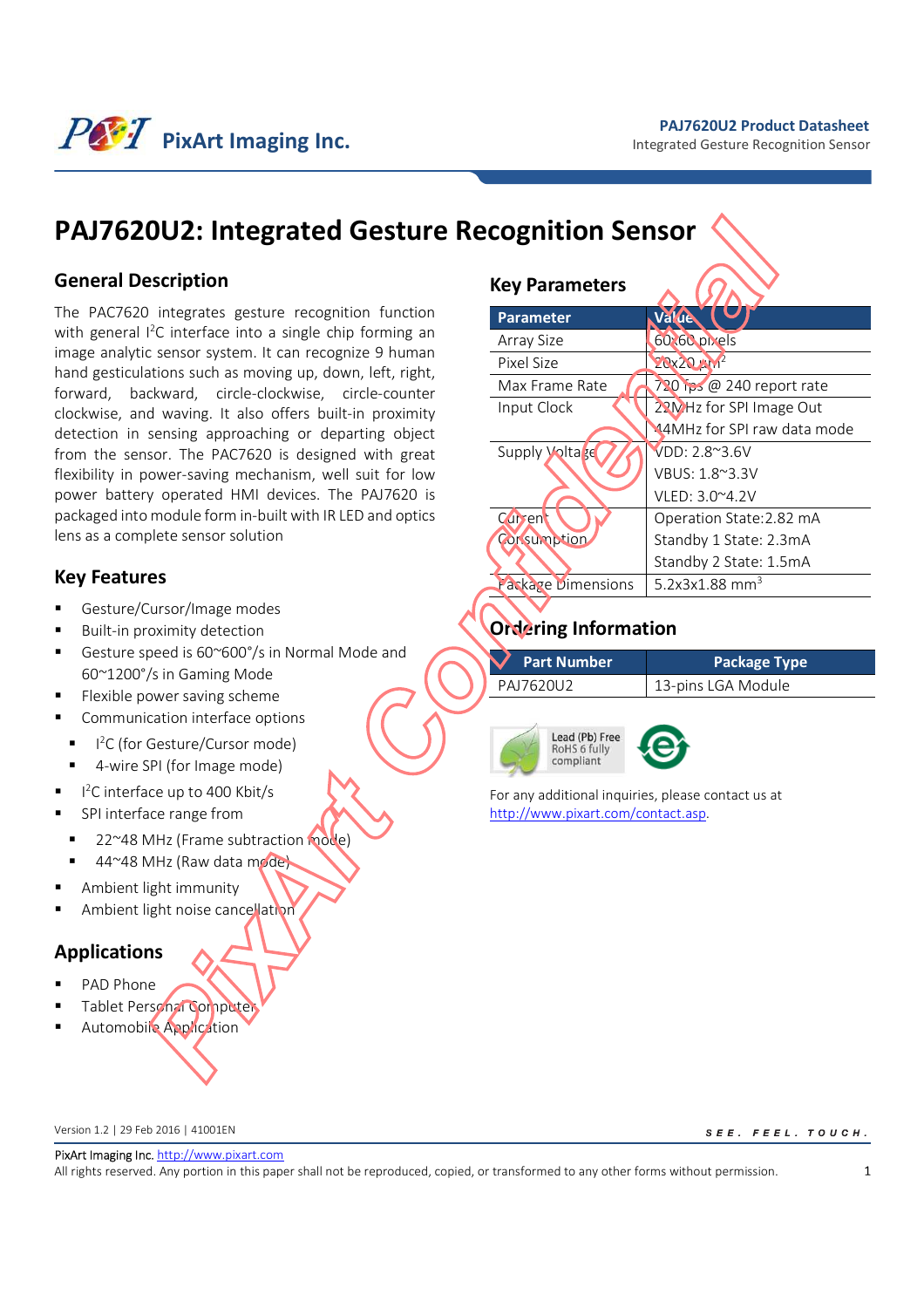# **PixArt Imaging Inc.**

## **PAJ7620U2 Product Datasheet**

Integrated Gesture Recognition Sensor

## **Table of Contents**

|                                     | 2. 1              |
|-------------------------------------|-------------------|
|                                     |                   |
|                                     | $\sim$ 1          |
|                                     |                   |
| 1.0                                 |                   |
| 1.1                                 |                   |
| 1.2                                 |                   |
| 1.3                                 |                   |
| 1.4                                 |                   |
| 1.5                                 |                   |
| 2.0                                 |                   |
| 2.1                                 |                   |
| 2.2                                 |                   |
| 2.2.1                               |                   |
| 2.2.2                               |                   |
| 2.3                                 |                   |
| 2.4                                 |                   |
| 3.0                                 |                   |
| 4.0                                 |                   |
| 4.1                                 |                   |
| 4.2                                 |                   |
| 4.3                                 |                   |
| 4.4                                 |                   |
| 4.5                                 |                   |
| 5.0                                 |                   |
| 5.1                                 |                   |
| 5.1.1<br>$1^{2}$ C P/otocol $1$     |                   |
| 5.1.2                               |                   |
| 5.2                                 |                   |
| 5.2.1                               |                   |
| Version 1.2   29 Feb 2016   41001EN | SEE. FEEL. TOUCH. |

PixArt Imaging Inc. http://www.pixart.com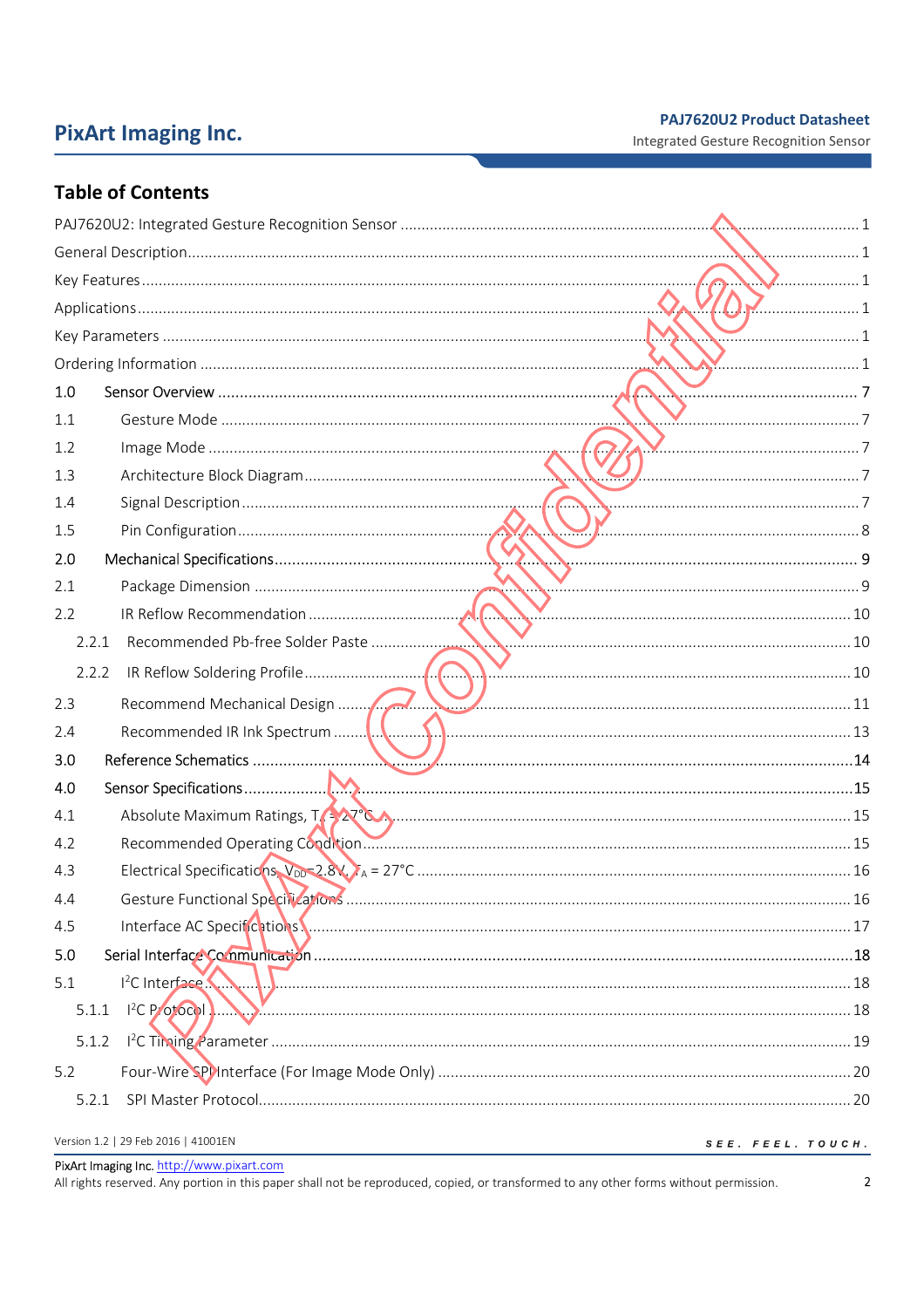## **PAJ7620U2 Product Datasheet**

Integrated Gesture Recognition Sensor

# **PixArt Imaging Inc.**

| 6.0   |                                     |                   |
|-------|-------------------------------------|-------------------|
| 6.1   |                                     |                   |
| 6.1.1 |                                     | $\ldots$ 21       |
| 6.1.2 |                                     | . 21              |
| 6.1.3 |                                     |                   |
| 6.2   | $\sim$                              |                   |
| 6.2.1 |                                     |                   |
| 6.2.2 |                                     | 25                |
| 6.3   |                                     |                   |
| 6.3.1 |                                     | 26                |
| 7.0   |                                     |                   |
| 7.1   |                                     |                   |
| 7.2   |                                     |                   |
| 7.3   |                                     |                   |
| 7.4   |                                     |                   |
| 7.5   |                                     |                   |
| 7.6   |                                     |                   |
| 7.7   | $\sum$ 33                           |                   |
| 7.8   |                                     |                   |
| 7.9   |                                     |                   |
| 7.10  |                                     |                   |
| 7.11  |                                     |                   |
| 7.12  |                                     |                   |
| 7.13  | LED Controls                        |                   |
| 7.14  | Sleep Mode                          |                   |
| 7.15  | Clock Controls                      |                   |
| 7.16  | Chip/Version10                      |                   |
| 7.17  | Suspend/Reset                       |                   |
| 7.18  | Test Mode.                          |                   |
| 7.19  |                                     |                   |
| 8.0   |                                     |                   |
| 8.1   |                                     |                   |
|       | Version 1.2   29 Feb 2016   41001EN | SEE. FEEL. TOUCH. |

PixArt Imaging Inc. http://www.pixart.com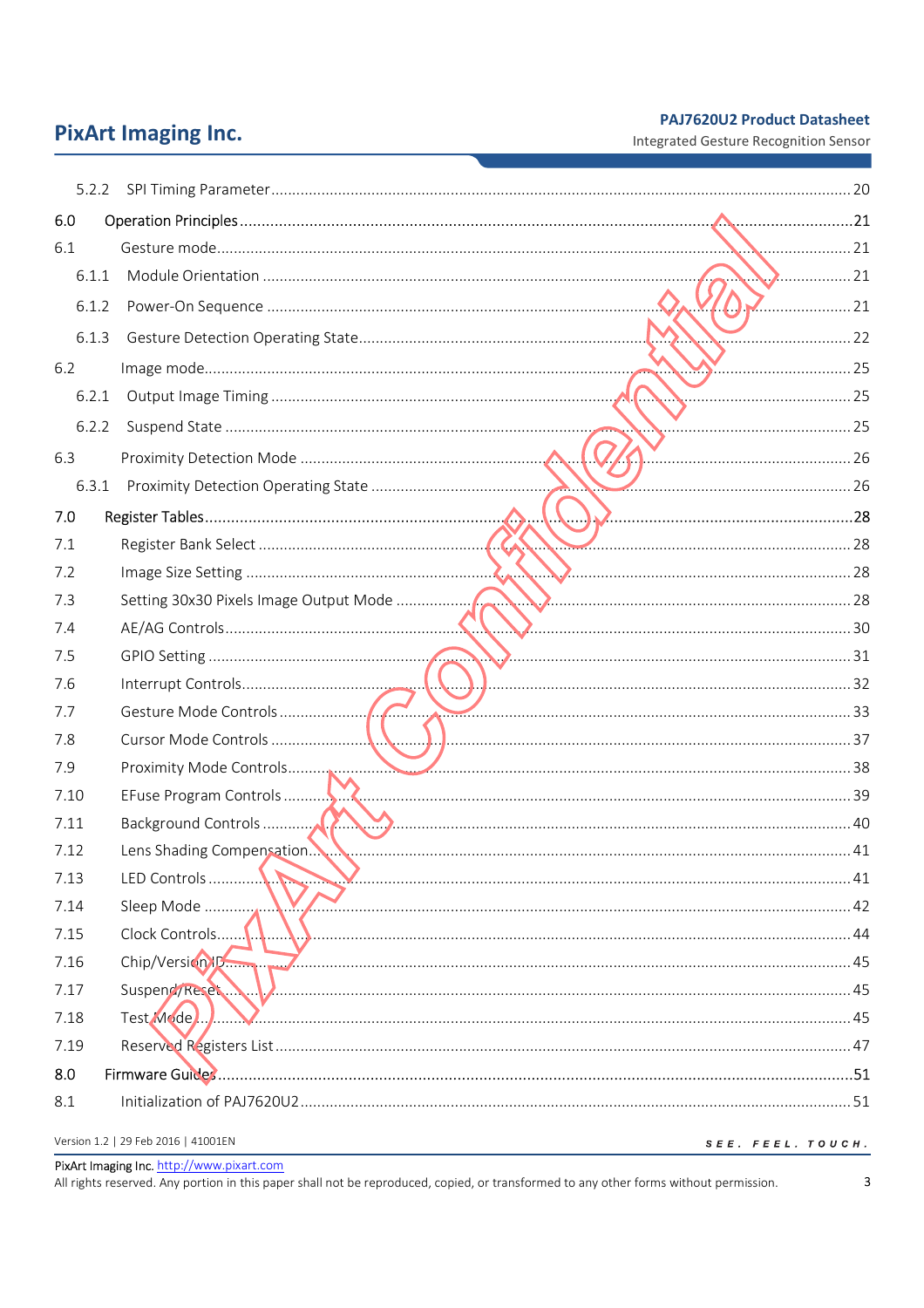## **PAJ7620U2 Product Datasheet**

# **PixArt Imaging Inc.**

Integrated Gesture Recognition Sensor

| 8.2 |                                                                                                                                                                                                                                      |  |
|-----|--------------------------------------------------------------------------------------------------------------------------------------------------------------------------------------------------------------------------------------|--|
| 8.3 |                                                                                                                                                                                                                                      |  |
| 8.4 |                                                                                                                                                                                                                                      |  |
| 8.5 |                                                                                                                                                                                                                                      |  |
| 8.6 |                                                                                                                                                                                                                                      |  |
| 8.7 | $\sim$ 54                                                                                                                                                                                                                            |  |
|     | <u>in the company of the company of the company of the company of the company of the company of the company of the company of the company of the company of the company of the company of the company of the company of the comp</u> |  |

Version 1.2 | 29 Feb 2016 | 41001EN

 $S \ E \ E \ . \quad F \ E \ E \ L \ . \quad T \ O \ U \ C \ H \ .$ 

PixArt Imaging Inc. http://www.pixart.com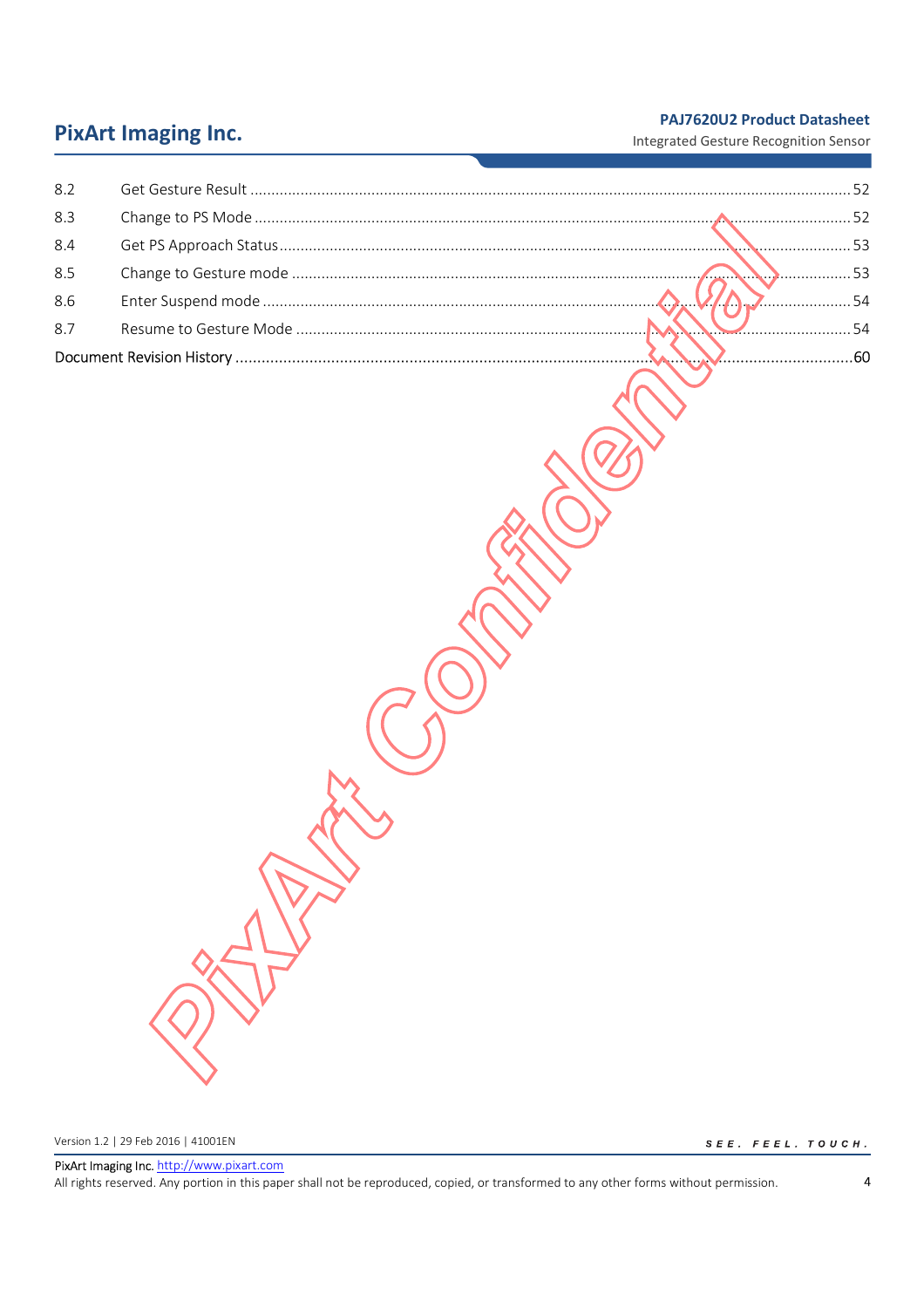## **PixArt Imaging Inc.**

**PAJ7620U2 Product Datasheet** 

Integrated Gesture Recognition Sensor

## **List of Figures**

|                                                                                               | $\Lambda$ . Simmunity |
|-----------------------------------------------------------------------------------------------|-----------------------|
|                                                                                               |                       |
|                                                                                               |                       |
|                                                                                               |                       |
|                                                                                               |                       |
|                                                                                               |                       |
|                                                                                               |                       |
|                                                                                               |                       |
|                                                                                               |                       |
|                                                                                               |                       |
|                                                                                               |                       |
|                                                                                               |                       |
|                                                                                               |                       |
|                                                                                               |                       |
| Figure 18. Module Orientation of PAJ7620U2 (Front View) Martin Martin Martin Martin Martin 21 |                       |
|                                                                                               |                       |
|                                                                                               |                       |
|                                                                                               |                       |
|                                                                                               |                       |
|                                                                                               |                       |
|                                                                                               |                       |
|                                                                                               |                       |
|                                                                                               |                       |
|                                                                                               |                       |
|                                                                                               |                       |
|                                                                                               |                       |
|                                                                                               |                       |
|                                                                                               |                       |
|                                                                                               |                       |
|                                                                                               |                       |
| Figure 34. WOI Mode.                                                                          | . 29                  |
|                                                                                               |                       |

Version 1.2 | 29 Feb 2016 | 41001EN

 $\begin{aligned} \mathcal{S}\ \mathnormal{E}\ \mathnormal{E}\ \mathnormal{.} \quad &\mathnormal{F}\ \mathnormal{E}\ \mathnormal{E}\ \mathnormal{L}\ \mathnormal{.} \quad &\mathnormal{T}\ \mathnormal{O}\ \mathnormal{U}\ \mathnormal{C}\ \mathnormal{H}\ \mathnormal{.} \end{aligned}$ 

PixArt Imaging Inc. http://www.pixart.com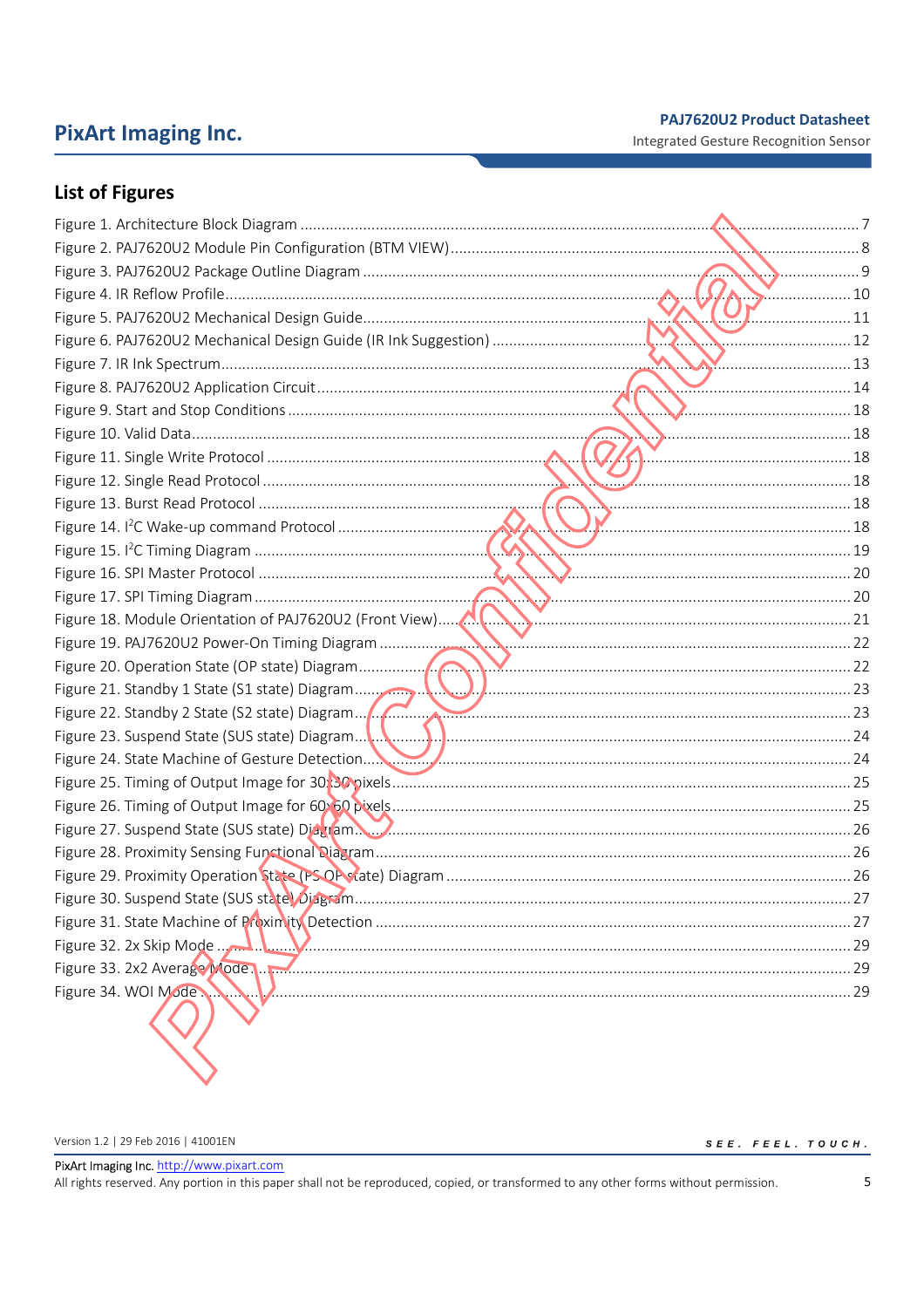# **PixArt Imaging Inc. PixArt Imaging Inc. PRITE Integrated Gesture Recognition Sensor**

## **List of Tables**

Version 1.2 | 29 Feb 2016 | 41001EN

 $S \ E \ E \ . \quad F \ E \ E \ L \ . \quad T \ O \ U \ C \ H \ .$ 

PixArt Imaging Inc. http://www.pixart.com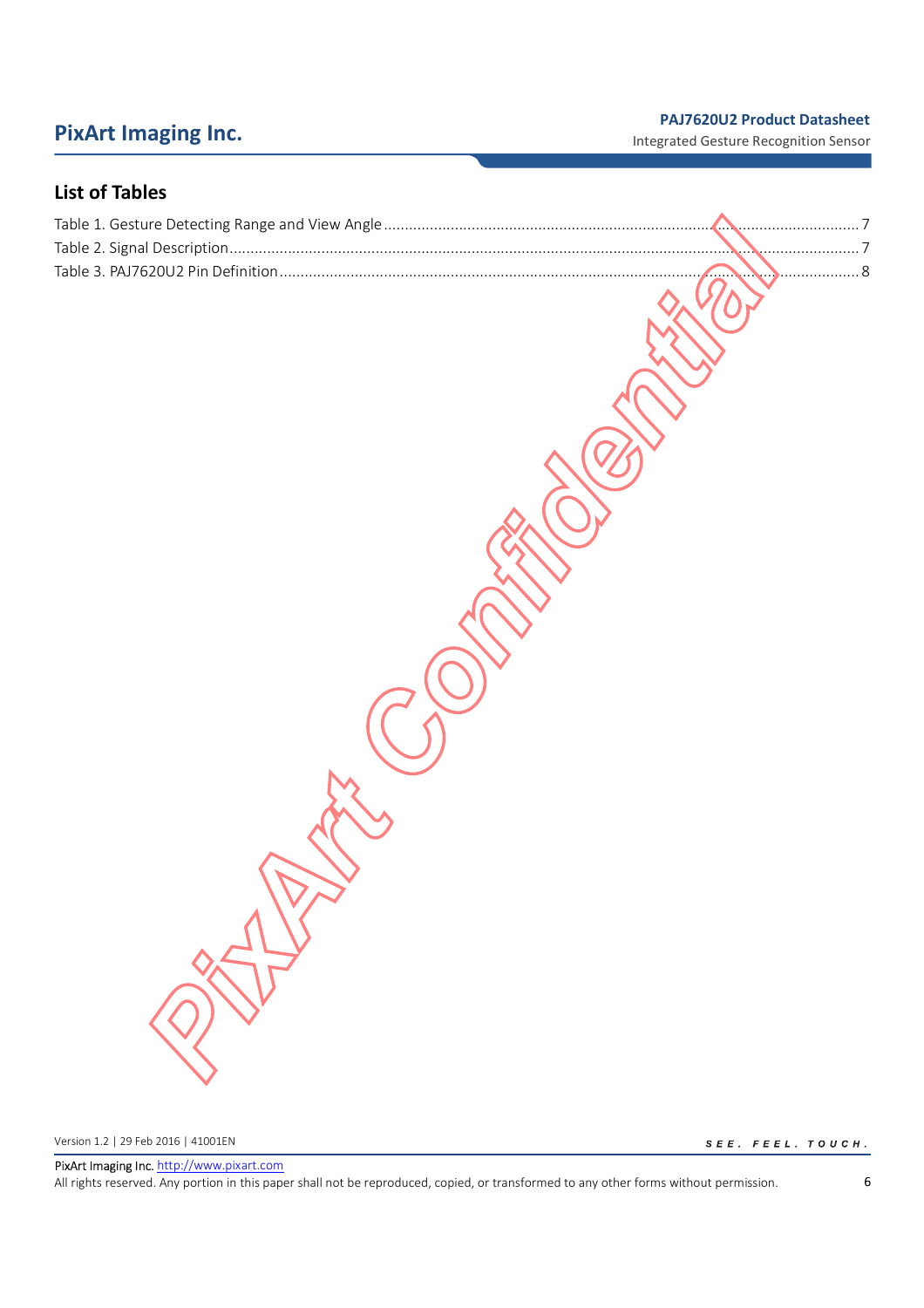## **1.0 Sensor Overview**

## **1.1 Gesture Mode**

For Gesture Mode, there are 9 gestures recognition being embedded in the sensor including move up, move down, move left, move right, move forward, move backward, circle-clockwise, circle-counter clockwise, and wave. These gestures information can be simply accessed by register reading via I<sup>2</sup>C bus. The normal gesture detecting range from 5 to 15 cm from where PAC7620 is located through the operating view angle of diagonally 60° respectively. Additionally, The PAC7620 can be configured as Normal Mode (Gesture speed is 60°/s - 600°/s) or Gaming Mode (Gesture speed is 60°/s - 1200°/s) for different applications. The PAC7620 also offer built-in proximity detection for the purpose of sensing object approaching or departing.

## Table 1. Gesture Detecting Range and View Angle

| <b>Part Number</b> | <b>Detecting Range</b> | <b>View Angle (Diagonal)</b> |  |
|--------------------|------------------------|------------------------------|--|
| PA17620U2          | to 15 cm ל             | 60                           |  |

## **1.2 Image Mode**

For image mode, the typical report rate is 120Hz with image size equals 30x30 (Frame subtraction mode, WOI) or 30x30 (Raw data mode, WOI). The depth of pixel data depth is 9 bit and output through the SPI bus. The SCK rate of SPI bus equals to the external SPI clock input ranging from 22 to 48 MHz (Frame subtraction mode) or 44 to 48 MHz (Raw data mode). By programming the internal register set via I<sup>2</sup>C serial control bus, it performs on-chip report rate, exposure time, gain adjustment, array skip mode, and array average mode.

## **1.3 Architecture Block Diagram**



## Table 2. Signal Description

| <b>Signal Name</b> | Description    |
|--------------------|----------------|
| SDA                | $I2C$ data pin |

Version 1.2 | 29 Feb 2016 | 41001EN

PixArt Imaging Inc. http://www.pixart.com

All rights reserved. Any portion in this paper shall not be reproduced, copied, or transformed to any other forms without permission.

SEE. FEEL. TOUCH.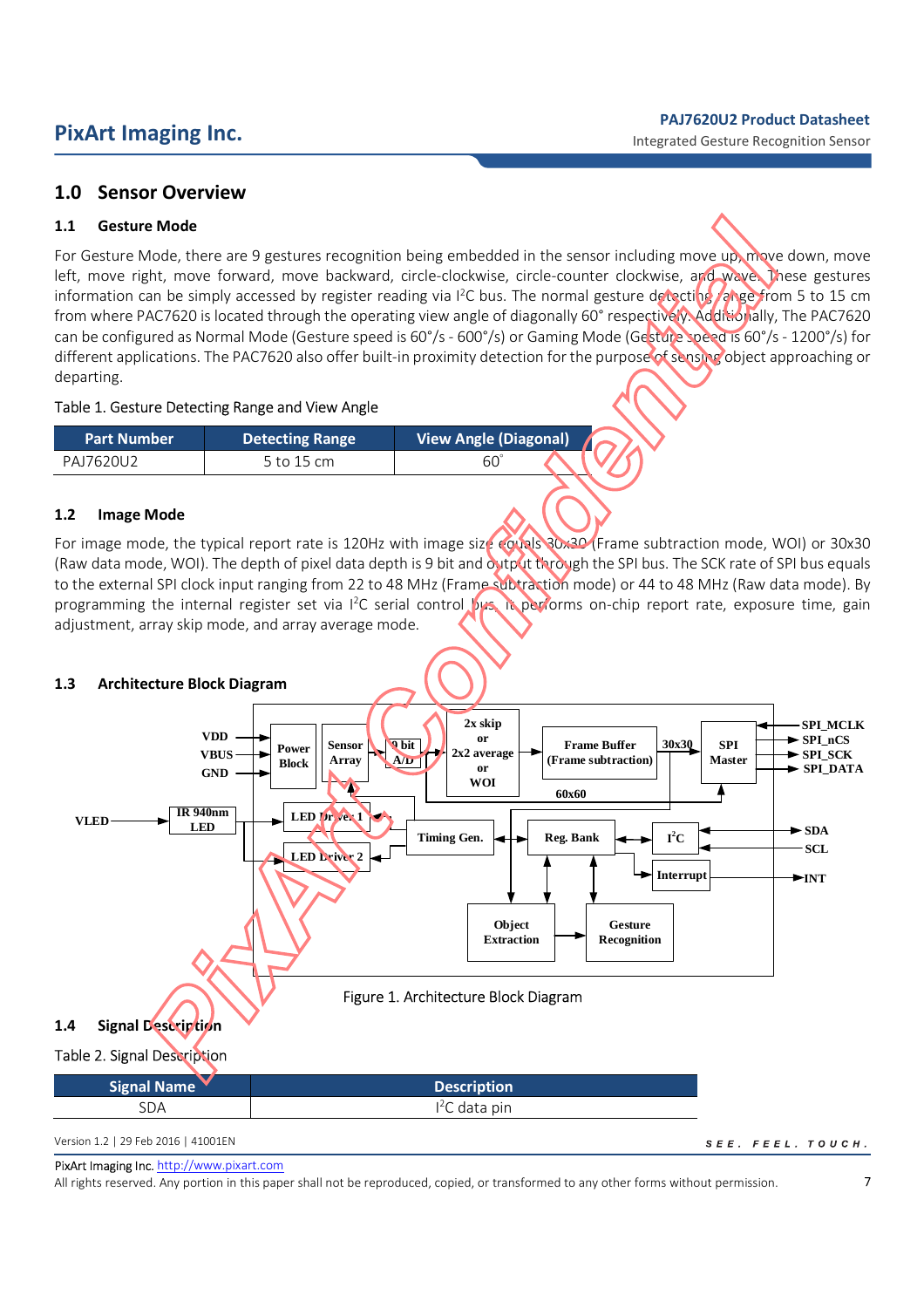# **PixArt Imaging Inc. PixArt Imaging Inc. PixArt Imaging Inc. PRITE INCESS**

| SCL             | $12C$ clk pin                                     |  |
|-----------------|---------------------------------------------------|--|
| INT N           | Interrupt pin (Active low) for Gesture Mode.      |  |
| GPIO3(SPI DATA) | Data out of SPI master for image mode             |  |
| GPIO2(SPI SCK)  | SCK signal of SPI master for image mode           |  |
| GPIO1(SPI nCS)  | nCS signal of SPI master for image mode           |  |
| GPIO0(SPI MCLK) | External clock input of SPI master for image mode |  |

## **1.5 Pin Configuration**

## Table 3. PAJ7620U2 Pin Definition

| Pin No.        | <b>Symbol</b>    | <b>Type</b>       | <b>Function</b>                                        |  |
|----------------|------------------|-------------------|--------------------------------------------------------|--|
| 1              | $V_{\text{BUS}}$ | <b>POWER</b>      | <b>BUS power supply</b>                                |  |
| 2              | <b>SDA</b>       | IN/OUT            | 1 <sup>2</sup> C data pin (Open Drain)                 |  |
| 3              | $INT_N$          | <b>OUT</b>        | Interrupt pin (Active low) (Open Drain)                |  |
| $\overline{4}$ | <b>TESTMD</b>    | IN                | For Module Test Only                                   |  |
| 5              | SCL              | IN                | 1 <sup>2</sup> C clock pin (Open Orain)                |  |
| 6, 10          | GND              | GND               | Ground                                                 |  |
| 7              | GPIO3 (SPI_DATA) | SPI Mode: OUT     | SPI Mode: Data out of SPI master                       |  |
|                |                  | GPIO Mode: IN/OUT | <b>GPIO Mode: GPIO</b>                                 |  |
| 8              | GPIO2 (SPI SCK)  | SPI Mode: OUT     | SPI Mode: SCK signal of SPI master                     |  |
|                |                  | GPIO Mode: IN/OUT | GPIO Mode: GPIO                                        |  |
| 9              | GPIO1 (SPI nCS)  | SPI Mode: OUT     | SPM ode: Chip select signal of SPI master (Active Low) |  |
|                |                  | GPIO Mode: IN/OUT | GPIO Mode: GPIO                                        |  |
| 11             | $V_{LED}$        | <b>POWER</b>      | LED power input                                        |  |
| 12             | $V_{DD}$         | <b>POWER</b>      | Main power supply                                      |  |
| 13             | GPIO0 (SPI MCLK) | SPI Mode NN       | SPI Mode: External clock input for SPI                 |  |
|                |                  | GPIO Mode: N/OUT  | GPIO Mode : GPIO                                       |  |



Version 1.2 | 29 Feb 2016 | 41001EN

 $\begin{aligned} \mathcal{S}\ \mathit{E}\ \mathit{E}\ \mathit{.} \quad \mathit{F}\ \mathit{E}\ \mathit{E}\ \mathit{L}\ \mathit{.} \quad \mathit{TO}\ \mathit{U}\ \mathit{C}\ \mathit{H}\ \mathit{.} \end{aligned}$ 

PixArt Imaging Inc. http://www.pixart.com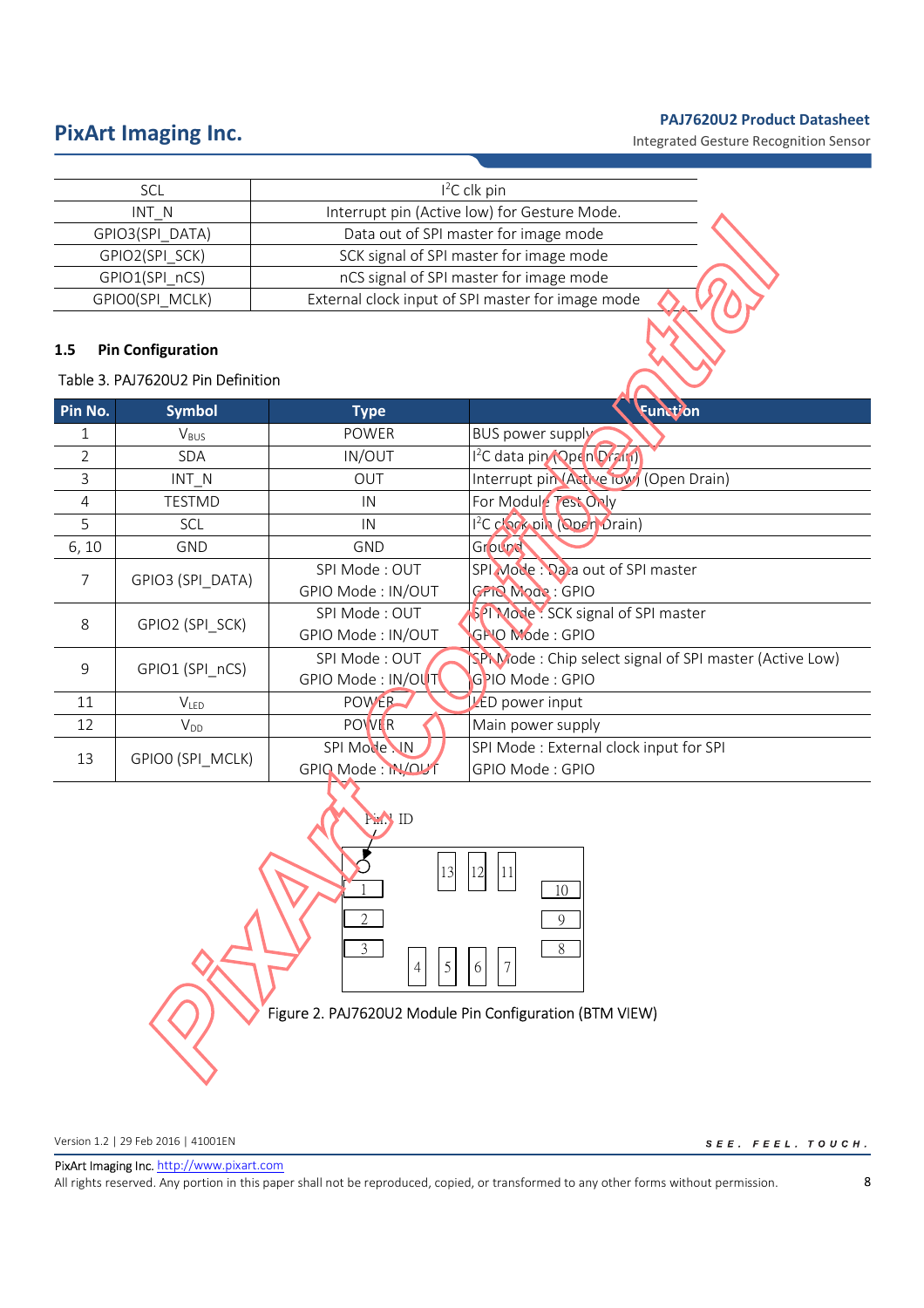# **PixArt Imaging Inc. PixArt Imaging Inc. PixArt Imaging Inc. PRITE INCESS**

Integrated Gesture Recognition Sensor

## **2.0 Mechanical Specifications**

## **2.1 Package Dimension**



Version 1.2 | 29 Feb 2016 | 41001EN

 $SEE. FEEL. TO UCH.$ 

PixArt Imaging Inc. http://www.pixart.com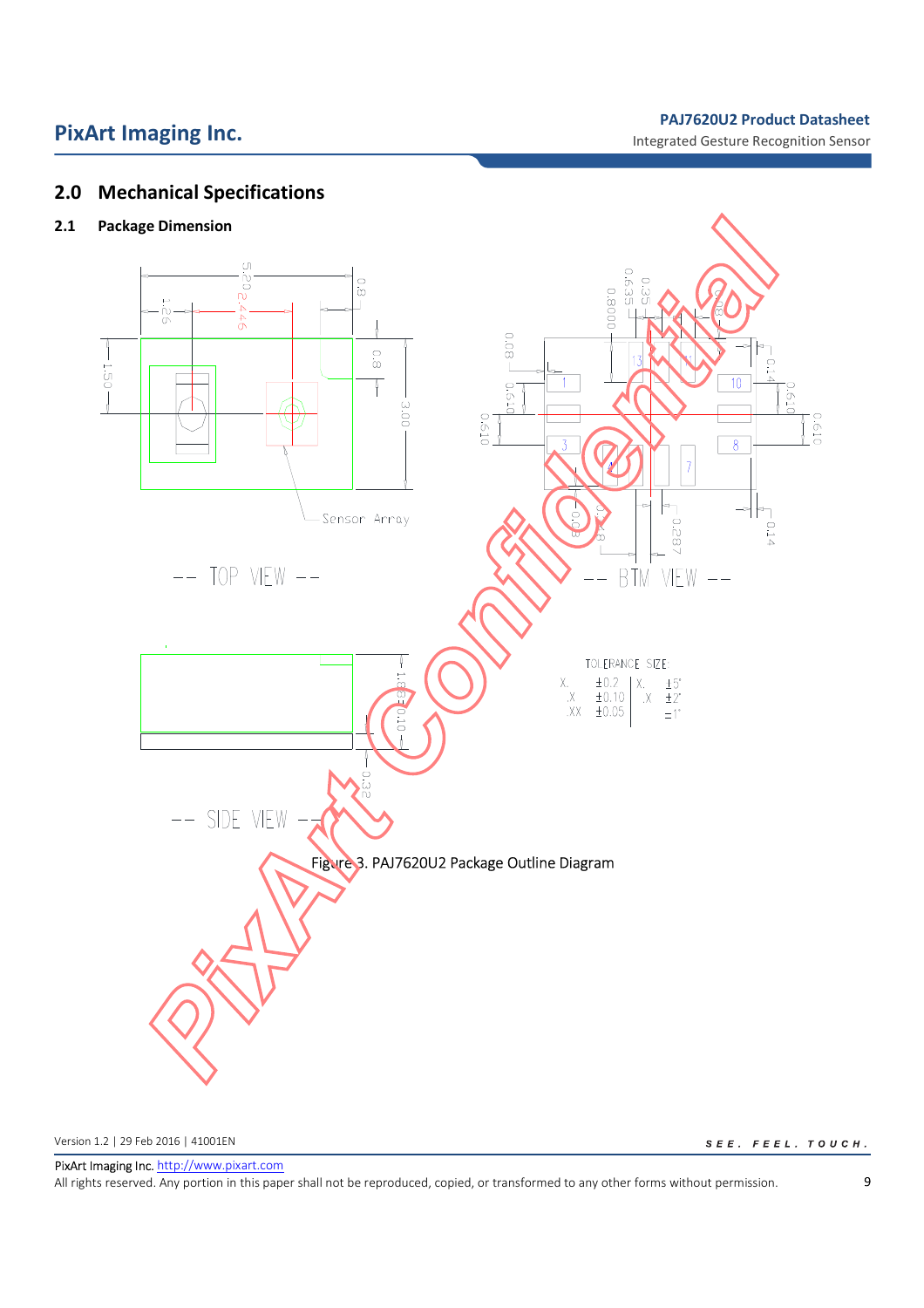# **PixArt Imaging Inc. Physical Contract Datasheet PixArt Imaging Inc. Product Datasheet**

## **2.2 IR Reflow Recommendation**

- 2.2.1 Recommended Pb-free Solder Paste
- **Almit LFM-48W TM-HP**
- Senju M705-GRN360-K

## 2.2.2 IR Reflow Soldering Profile

Temperature profile is the most important control in reflow soldering. It must be fine-tuned to establish a robust process. The typical recommended IR reflow profile is showed in Figure 4 below.



Version 1.2 | 29 Feb 2016 | 41001EN

SEE. FEEL. TOUCH.

PixArt Imaging Inc. http://www.pixart.com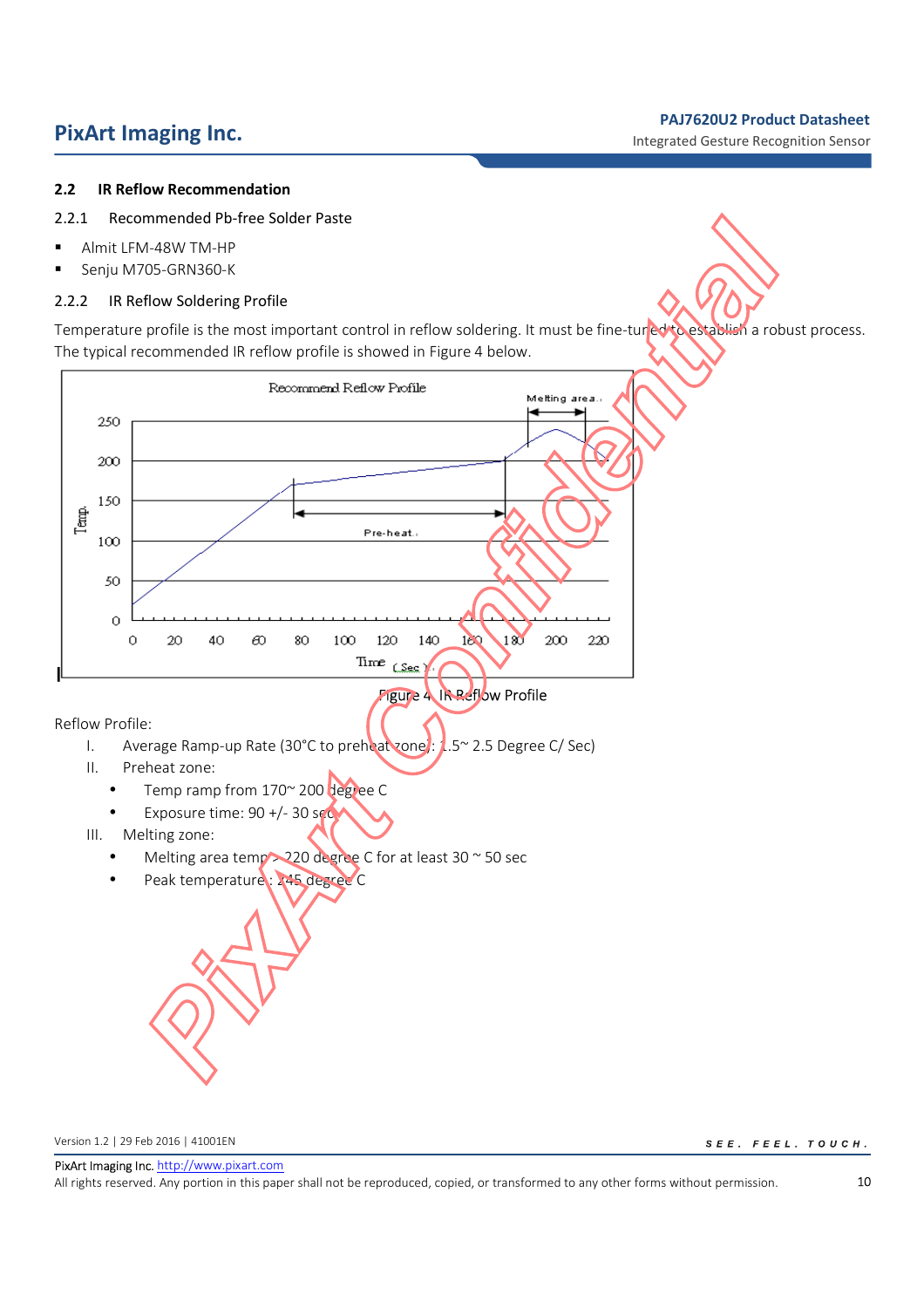Integrated Gesture Recognition Sensor

## **2.3 Recommend Mechanical Design**

PXI suggest mechanical design as below to optimize the performance.



Version 1.2 | 29 Feb 2016 | 41001EN

 $SEE. FEEL. TO UCH.$ 

PixArt Imaging Inc. http://www.pixart.com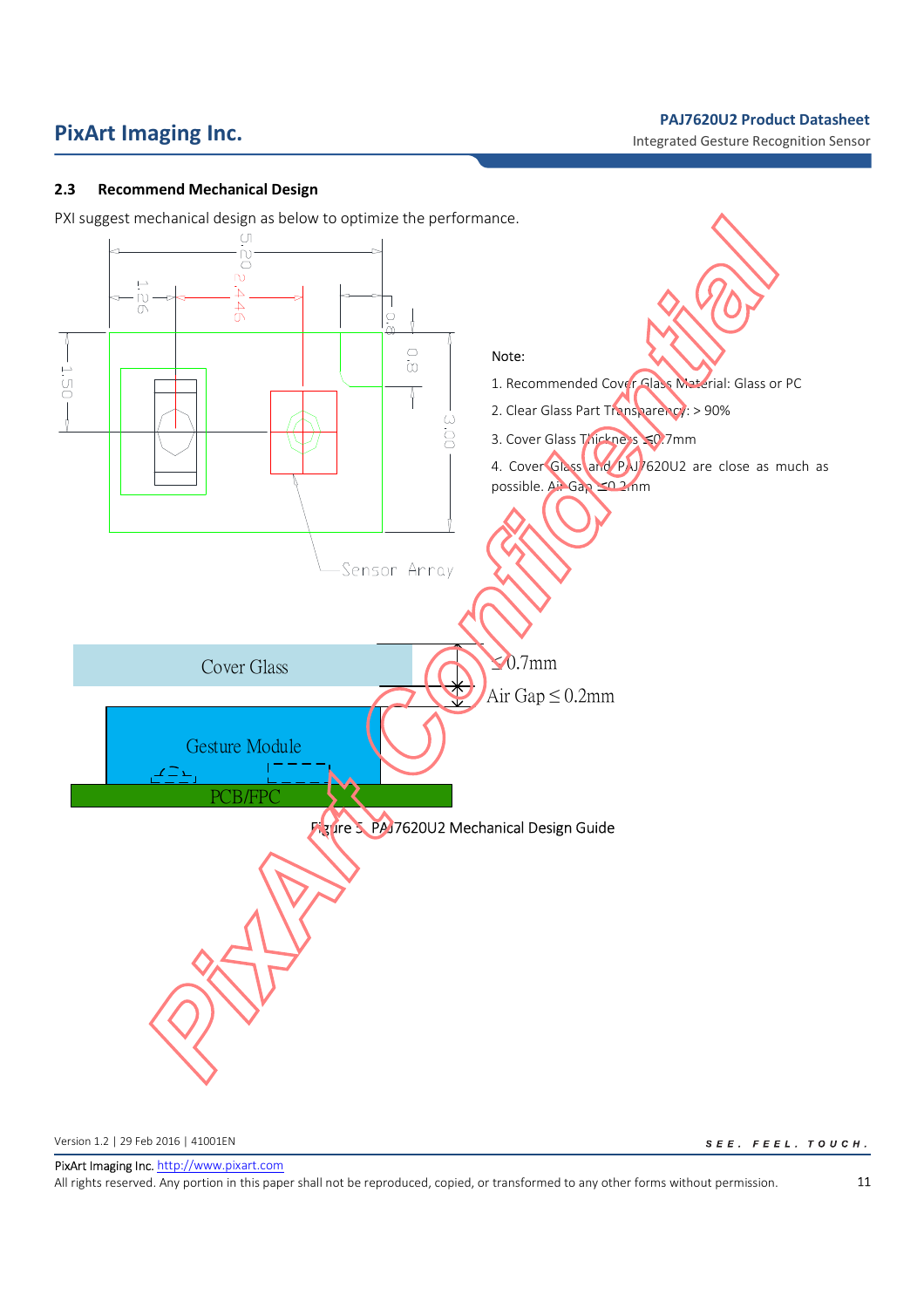# **PixArt Imaging Inc. Product Datasheet PRITE INC. PRITE INC. PRITE INC. PRITE INC. PRITE INC. PRITE INC. PRITE INC. PRITE INC. PRITE INC. PRITE INC. PRITE INC. PRITE INC. PRITE INC. PRITE INC.**

Integrated Gesture Recognition Sensor



Version 1.2 | 29 Feb 2016 | 41001EN

 $SEE. FEEL. TO UCH.$ 

PixArt Imaging Inc. http://www.pixart.com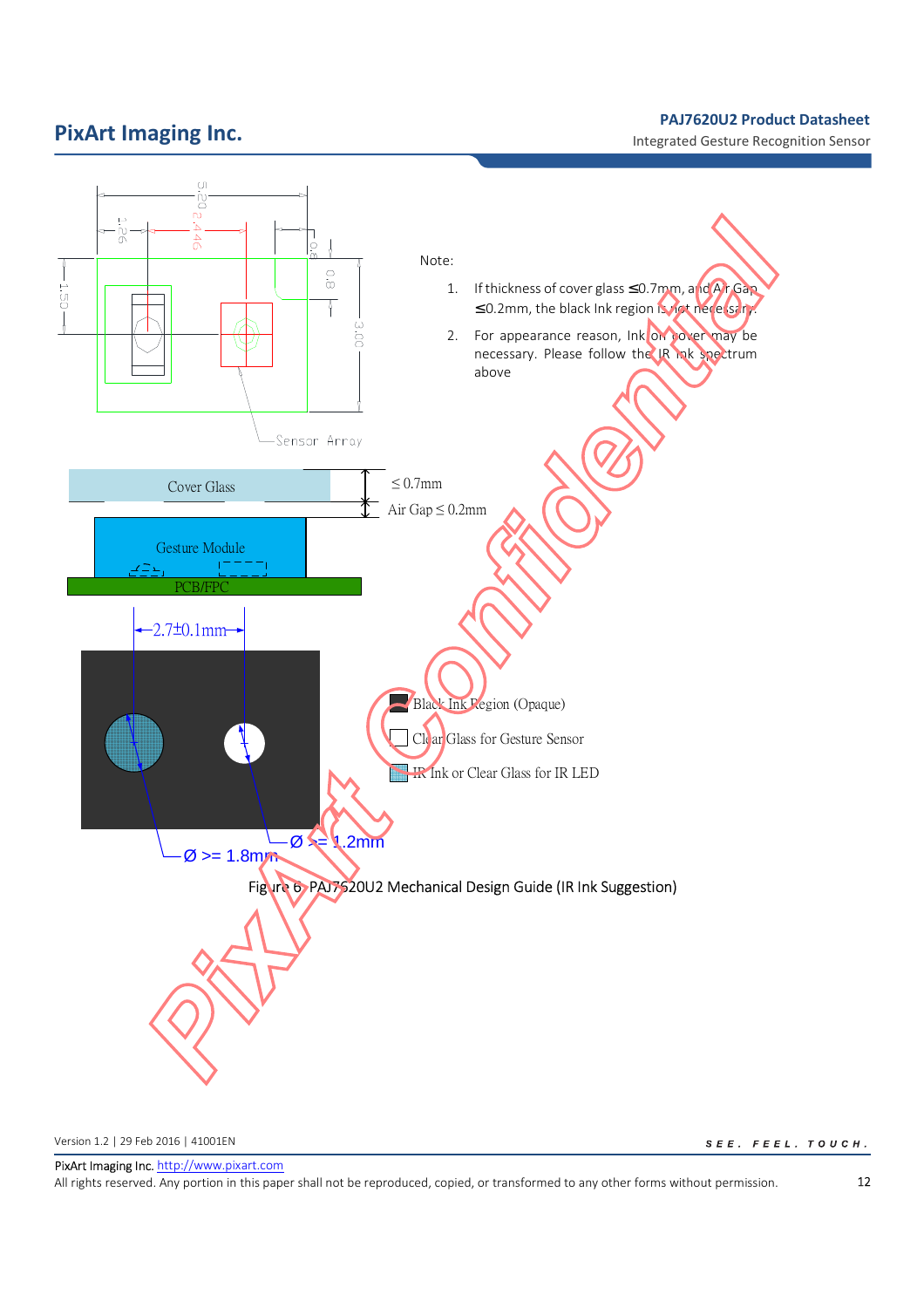Integrated Gesture Recognition Sensor

## **2.4 Recommended IR Ink Spectrum**





Version 1.2 | 29 Feb 2016 | 41001EN

 $\begin{aligned} \mathcal{S}\ \mathnormal{E}\ \mathnormal{E}\ \mathnormal{.} \quad &\mathnormal{F}\ \mathnormal{E}\ \mathnormal{E}\ \mathnormal{L}\ \mathnormal{.} \quad &\mathnormal{T}\ \mathnormal{O}\ \mathnormal{U}\ \mathnormal{C}\ \mathnormal{H}\ \mathnormal{.} \end{aligned}$ 

PixArt Imaging Inc. http://www.pixart.com All rights reserved. Any portion in this paper shall not be reproduced, copied, or transformed to any other forms without permission.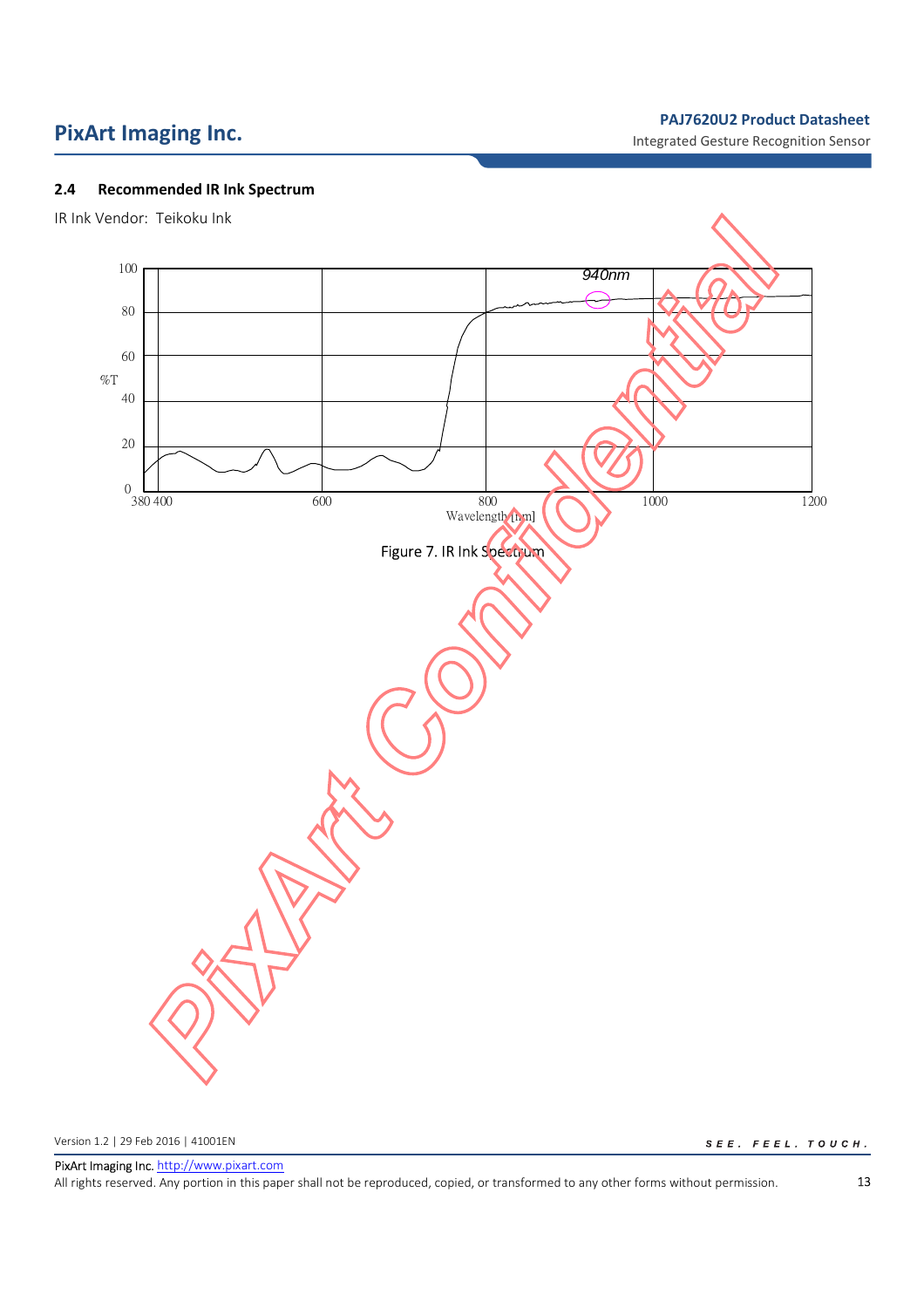Integrated Gesture Recognition Sensor

## **3.0 Reference Schematics**



Version 1.2 | 29 Feb 2016 | 41001EN

 $SEE. FEEL. TO UCH.$ 

PixArt Imaging Inc. http://www.pixart.com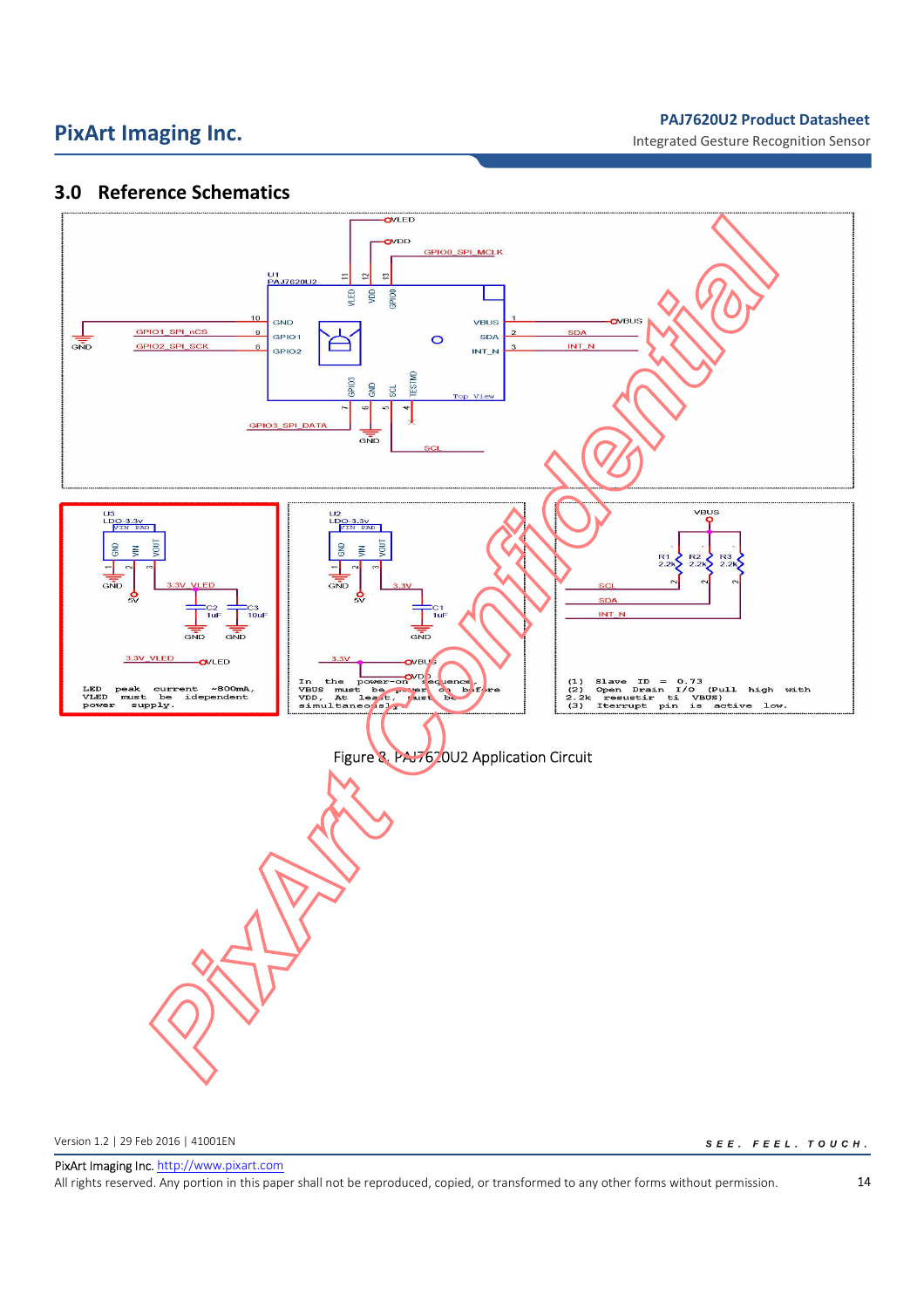# **PixArt Imaging Inc. Product Datasheet PRITE INC. PRITE INC. PRITE INC. PRITE INC. PRITE INC. PRITE INC. PRITE INC. PRITE INC. PRITE INC. PRITE INC. PRITE INC. PRITE INC. PRITE INC. PRITE INC.**

## **4.0 Sensor Specifications**

| Absolute Maximum Ratings, $T_A = 27^{\circ}C$<br>4.1 |                           |        |               |                |                                      |
|------------------------------------------------------|---------------------------|--------|---------------|----------------|--------------------------------------|
| <b>Parameters</b>                                    | <b>Symbol</b>             | Min.   | Max.          | <b>Unit</b>    | <b>Conditions</b>                    |
| Supply Voltage                                       | $V_{DD}$                  |        | 4             | V              |                                      |
| LED Supply Voltage                                   | V <sub>LED</sub>          |        | 4.6           | V              |                                      |
| <b>LED Pulse Current</b>                             | I <sub>LED</sub>          |        | 2             | A              | Pulse Vidth < 500us Duty Cycle < 5%  |
| 1 <sup>2</sup> C Pin, INT N Pin Voltage              | $V_{BUS}$                 | $-0.3$ | $V_{DD}$ +0.3 | V              | SCL, SDA, INT                        |
| I <sup>2</sup> C Pin, INT_N Pin Current              | <b>I</b> BUS              |        | 10            | mA             | SCL, SOA, INT TV                     |
| I/O Pin Voltage                                      | V <sub>DDIO</sub>         | $-0.3$ | $V_{DD}$ +0.3 | V              | SPINICK, SPI_SCK, SPI_DATA, SPI_nCS  |
| I/O Pin Current                                      | <b>L</b> <sub>DDIO</sub>  |        | 10            | m <sub>A</sub> | SPIM CLK, SPI_SCK, SPI_DATA, SPI_nCS |
| ESD, human body model                                | <b>ESD</b> <sub>HBM</sub> |        | 2             | kV.            |                                      |
| ESD, Machine model                                   | <b>ESD<sub>MM</sub></b>   |        | 200           |                |                                      |

Notes:

1. Maximum Ratings are those values beyond which damage to the device may occur.

2. Exposure to these conditions or conditions beyond those indicated may adversely affect device reliability.

3. Functional operation under absolute maximum-rated conditions is not implied. Functional operation should be restricted to the Recommended Operating Conditions.

## **4.2 Recommended Operating Condition**

| <b>Parameters</b>                                            | <b>Symbol</b>    | Min.                     | Typ. | May.             | <b>Unit</b>  | <b>Conditions</b>                                  |
|--------------------------------------------------------------|------------------|--------------------------|------|------------------|--------------|----------------------------------------------------|
| Supply Voltage                                               | $V_{DD}$         | 2.8                      |      | $\overline{3.6}$ | V            |                                                    |
| LED Supply Voltage                                           | <b>VLED</b>      | 3                        |      | 4.2              | $\vee$       |                                                    |
| Peak LED Driver 1/2 Current<br>Pulse                         | <b>ILED</b>      |                          | 360  | 430              | mA           | Pulse Width < 500us, Duty Cycle < 5%               |
| 1 <sup>2</sup> C Pin, INT N Pin Voltage                      | $V_{BUS}$        | 1.8                      |      | 3.3              | V            | SCL, SDA, INT N                                    |
| I <sup>2</sup> C Pin, INT_N Pin Current                      | $I_{\text{BUS}}$ | $\overline{\phantom{0}}$ |      | 5                | mA           | SCL, SDA, INT_N                                    |
| I/O Pin Voltage                                              | $V_{DDIO}$       | $\overline{1.8}$         |      | 3.3              | $\vee$       | SPIM_CLK, SPI_SCK, SPI_DATA,<br>SPI_nCS            |
| I/O Pin Current                                              | $I_{DDIO}$       |                          |      | 5                | mA           | SPIM_CLK, SPI_SCK, SPI_DATA,<br>SPI_nCS            |
| Frame<br>subtraction<br>Frequency of<br>external SPI<br>mode | $V_{SPD}$        | 22                       |      | 48               | MHz          |                                                    |
| clock input<br>Raw data<br>mode <sup>1</sup>                 |                  | 44 or 22 <sup>*</sup>    |      | 48               |              | *If using EXT CLK En=1 and EXT CLK IN<br>$= 4 MHz$ |
| <b>Operating Temperature</b>                                 | $T_{op}$         | $-40$                    |      | 85               | $^{\circ}$ C |                                                    |
| Storage Temperature                                          | I storage        | $-40$                    | ۰    | 125              | $^{\circ}$ C |                                                    |
|                                                              |                  |                          |      |                  |              |                                                    |

Version 1.2 | 29 Feb 2016 | 41001EN

 $\begin{aligned} \mathsf{S} \ \mathsf{E} \ \mathsf{E} \ \textcolor{black}{.} \quad \mathsf{F} \ \mathsf{E} \ \mathsf{E} \ \textcolor{black}{L} \ \textcolor{black}{.} \quad \mathsf{T} \ \mathsf{O} \ \mathsf{U} \ \mathsf{C} \ \mathsf{H} \ \textcolor{black}{.} \end{aligned}$ 

PixArt Imaging Inc. http://www.pixart.com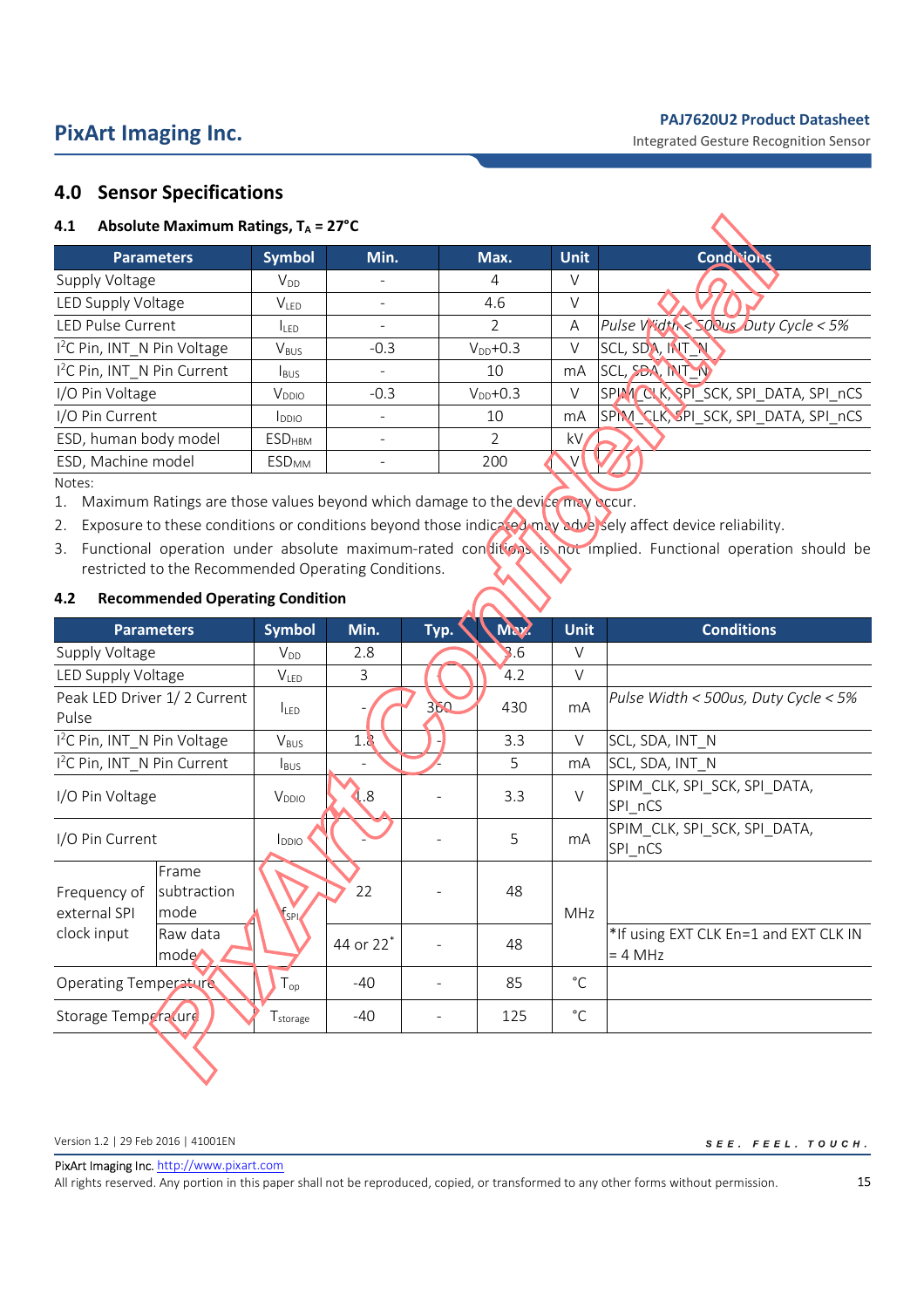Integrated Gesture Recognition Sensor

|                                                       | <b>Parameters</b> | <b>Symbol</b>                     | Min.                     | Typ.           | Max.                   | <b>Unit</b>    | <b>Conditions</b>                                                                                                                                |
|-------------------------------------------------------|-------------------|-----------------------------------|--------------------------|----------------|------------------------|----------------|--------------------------------------------------------------------------------------------------------------------------------------------------|
| Supply Voltage                                        |                   | <b>V</b> <sub>DD</sub>            | 2.8                      |                | 3.6                    | $\vee$         |                                                                                                                                                  |
| LED Supply Voltage                                    |                   | V <sub>LED</sub>                  | 3.0                      | $\overline{a}$ | 4.2                    | $\vee$         | <b>LED Supply Voltage</b>                                                                                                                        |
| I <sup>2</sup> C, INT N Pin Pull-up<br>Voltage        |                   | V <sub>BUS</sub>                  | 1.8                      |                | 3.3                    | $\vee$         |                                                                                                                                                  |
| Current                                               | PAJ7620U2         | $I_{DD}$                          |                          | 2.82           |                        | mA             | Under Normal Mode. Including LED<br>$curve$ <sub>0</sub> t (Peak = $760$ mA)                                                                     |
| Consumption<br>for Operation                          | Average<br>Mode   | <b>IDD</b> Avg Mode               |                          | $\mathbf{1}$   |                        | m <sub>A</sub> | Excluding \R LED. 120Hz report rate.<br>2X2 pixel average mode                                                                                   |
| Modes                                                 | Skip Mode         | DD_Skip_Mode                      |                          | 0.8            |                        | mA             | Excluding IR LED. 120Hz report rate.<br>2x skip mode                                                                                             |
| Suspend Current                                       |                   | $I_{DD\_SUS}$                     | $\overline{\phantom{a}}$ | 15             |                        | $\mu\lambda$   |                                                                                                                                                  |
| Current Consumption for<br>Standby State 1            |                   | $I_{DD\_ST1}$                     |                          | 2.3            |                        | TA             | Refer to Operating Principle<br>Under Normal Mode<br>$\mathbf{1}$                                                                                |
| Current Consumption for<br>Standby State 2            |                   | $I_{DD_ST2}$                      |                          | 1.5            |                        | mA             | 2.<br>S <sub>1</sub> , Response Factor = 0.5<br>3.<br>S <sub>2</sub> , Response Factor = 0.25<br>Including LED current $@$ Peak =<br>4.<br>760mA |
| Current Consumption for<br><b>Proximity Detection</b> |                   | $ _{PS}$                          |                          | 0.2            |                        | mA             | Detecting Rate = 10Hz<br>1.<br>LED peak current = 600mA<br>2.<br>3.<br>LED on time = $6.8\mu s$                                                  |
| <sup>12</sup> C Bus Input High Voltage                |                   | $V_{\text{IH}}$ 12C               | $0.7*V_{BUS}$            |                | $V_{\text{BUS}} + 0.3$ | $\vee$         |                                                                                                                                                  |
| <sup>2</sup> C Bus Input Low Voltage                  |                   | $V_{IL\_IZC}$                     | $-0.3$                   |                | $0.3*V_{BUS}$          | $\vee$         |                                                                                                                                                  |
| Output Low Voltage                                    |                   | $V_{OL\_SDA}$<br>$V_{OL\_INT\_N}$ |                          |                | $0.1*V_{BUS}$          | $\vee$         | For INT_N, SDA                                                                                                                                   |
| I/O Input High Voltage                                |                   | V <sub>IH</sub>                   | $0.7*VDDLO$              |                | $VDDIO +0.3$           | $\vee$         |                                                                                                                                                  |
| I/O Input Low Voltage                                 |                   | $V_{IL}$                          | 0.3                      |                | $0.2*V_{DDIO}$         | V              |                                                                                                                                                  |
| I/O Output High Voltage                               |                   | $V_{OH}$                          | $V_{ADIO} = 0.3$         |                |                        | $\vee$         |                                                                                                                                                  |
| I/O Output Low Voltage                                |                   | $V_{OL}$                          |                          | L,             | 0.3                    | $\vee$         |                                                                                                                                                  |

## **4.3 Electrical Specifications, V<sub>DD</sub>=2.8V, T<sub>A</sub> = 27°C**

## **4.4 Gesture Functional Specifications**

| <b>Parameters</b>                   | Symbol                         | Min. | Typ. | Max. | <b>Unit</b> | <b>Condition</b>                                |
|-------------------------------------|--------------------------------|------|------|------|-------------|-------------------------------------------------|
| Gesture Detecting Range             | $a_{C_f}$                      | 5    |      | 15   | cm          | Calculated from PAJ7620U2 sensor<br>center      |
| Gesture Detecting Wiew<br>Angle     | $\theta_{OP}$                  |      | 60   |      | degree      | Calculated diagonally                           |
|                                     |                                | 60   |      | 600  |             | Angular velocity under Normal Mode              |
| Gesture Speed Response              | ω                              | 60   |      | 1200 |             | degree/s Angular velocity under Gamming<br>Mode |
| Gesture Update Rate                 | $\mathsf{T}_{\mathsf{Update}}$ |      | 120  | 240  | Hz          | 120 Hz for Normal Mode                          |
| Version 1.2   29 Feb 2016   41001EN |                                |      |      |      |             | SEE. FEEL. TOUCH.                               |

PixArt Imaging Inc. http://www.pixart.com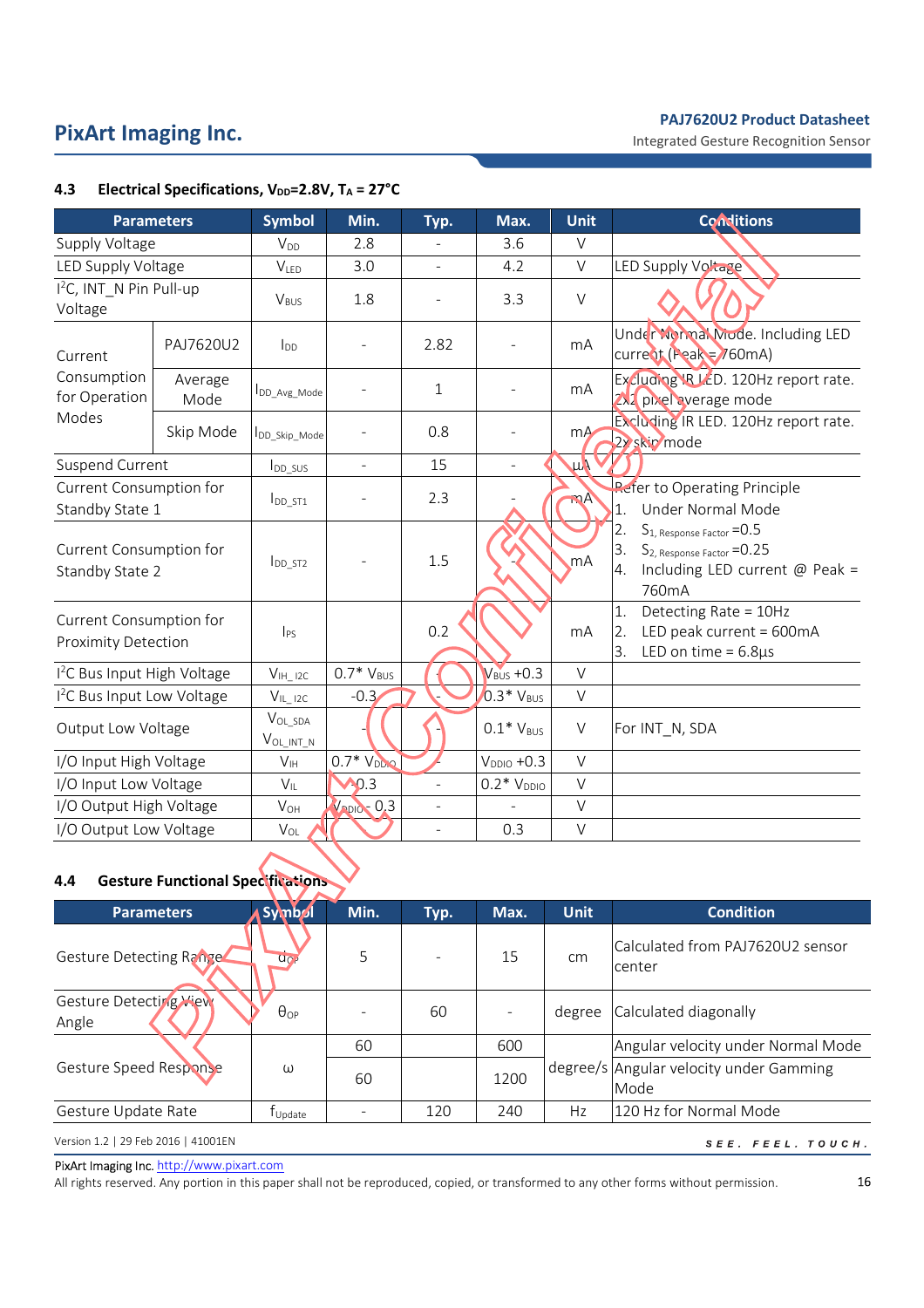Integrated Gesture Recognition Sensor

|                     |                 |     |        | 240 Hz for Gaming Mode |  |
|---------------------|-----------------|-----|--------|------------------------|--|
| LED View Angle      | $2\theta_{1/2}$ | 60  | degree |                        |  |
| LED Peak Wavelength |                 | 940 | nm     |                        |  |

## **4.5 Interface AC Specifications**

| <b>Parameters</b>         | <b>Symbol</b> | Min.                     | Typ.                     | Max. | Unit'      | ditions               |
|---------------------------|---------------|--------------------------|--------------------------|------|------------|-----------------------|
| $12C$ Speed               | J12C          | $\overline{\phantom{a}}$ | 100                      | 400  | Kbit/s     |                       |
| Frequency of External SPI |               | 22                       | -                        | 48   | <b>MHz</b> | Frame subvaction mode |
| Clock Input               |               | 44                       | $\overline{\phantom{a}}$ | 48   | <b>MHz</b> | Rawdaca niode         |

Version 1.2 | 29 Feb 2016 | 41001EN

 $\begin{aligned} \mathcal{S}\ \mathit{E}\ \mathit{E}\ \mathit{.}\quad &\mathit{F}\ \mathit{E}\ \mathit{E}\ \mathit{L}\ \mathit{.}\quad &\mathit{TO}\ \mathit{U}\ \mathit{C}\ \mathit{H}\ \mathit{.} \end{aligned}$ 

PixArt Imaging Inc. http://www.pixart.com All rights reserved. Any portion in this paper shall not be reproduced, copied, or transformed to any other forms without permission.

17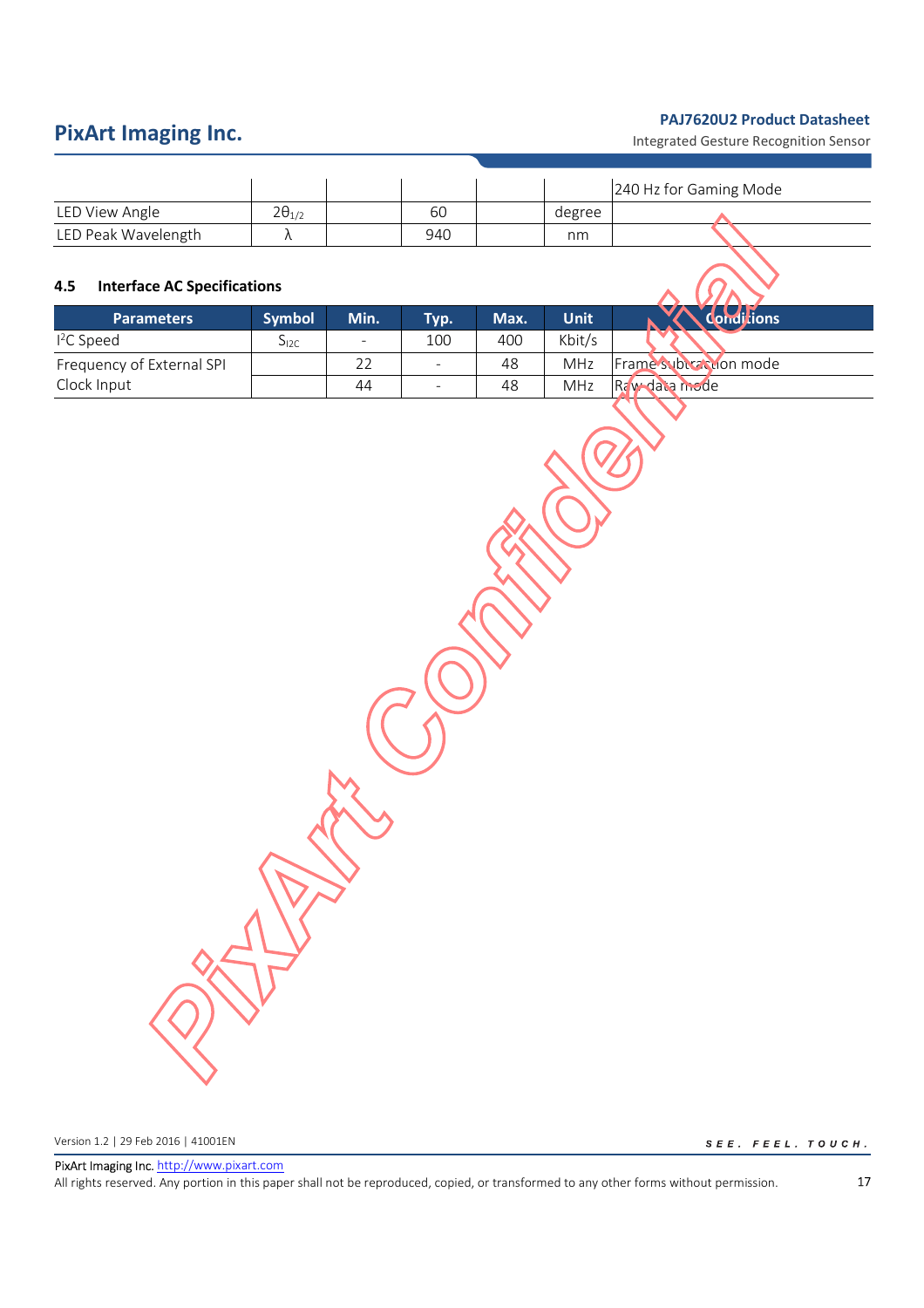## **5.0 Serial Interface Communication**

### **5.1 I <sup>2</sup>C Interface**

SDA (serial data) and SCL (serial clock) form a two-wire serial interface compatible with  $1^2C$ . The PAC7620 is implemented as a slave-only device so it never drives SCL. It drives SDA during (host) read cycles and transmission of the Acknowledge bit. PAC7620 uses 7-bit addressing and does not support clock stretching. The SDA and SCL pins are open-drain structure requiring external pull-up resistors.

- **Start and stop condition: SDA high to low transition while SCL is high defines a Start condition. SDA low to high** transition while SCL is high defines a Stop condition. (Refer to Figure 99)
- Valid data: The data on SDA line must be stable during high period of SCL. MSB is always transferred first for each byte. LSB of the first byte is Read / Write control bit. (Refer to Figure 1010)
- Both master and slave can transmit and receive data from the bus.
- Acknowledge: The Receiving device should pull down SDA during high period of the 9<sup>th</sup> clock (SCL) after a complete byte has been received from the transmitter. In the case of the master receiving data from the slave, the master does not generate an Acknowledge bit after the last byte to indicate the end of a master read cycle.





### $5.1.1$ <sup>2</sup>C Protocol

The I<sup>2</sup>C Slave ID is using 7 bit addressing protocol. 0x13, 0x1B, 0x23, 0x2B, 0x5B, 0x63, 0x6B, 0x73 and default is 0x73.



Version 1.2 | 29 Feb 2016 | 41001EN

SEE. FEEL. TOUCH.

PixArt Imaging Inc. http://www.pixart.com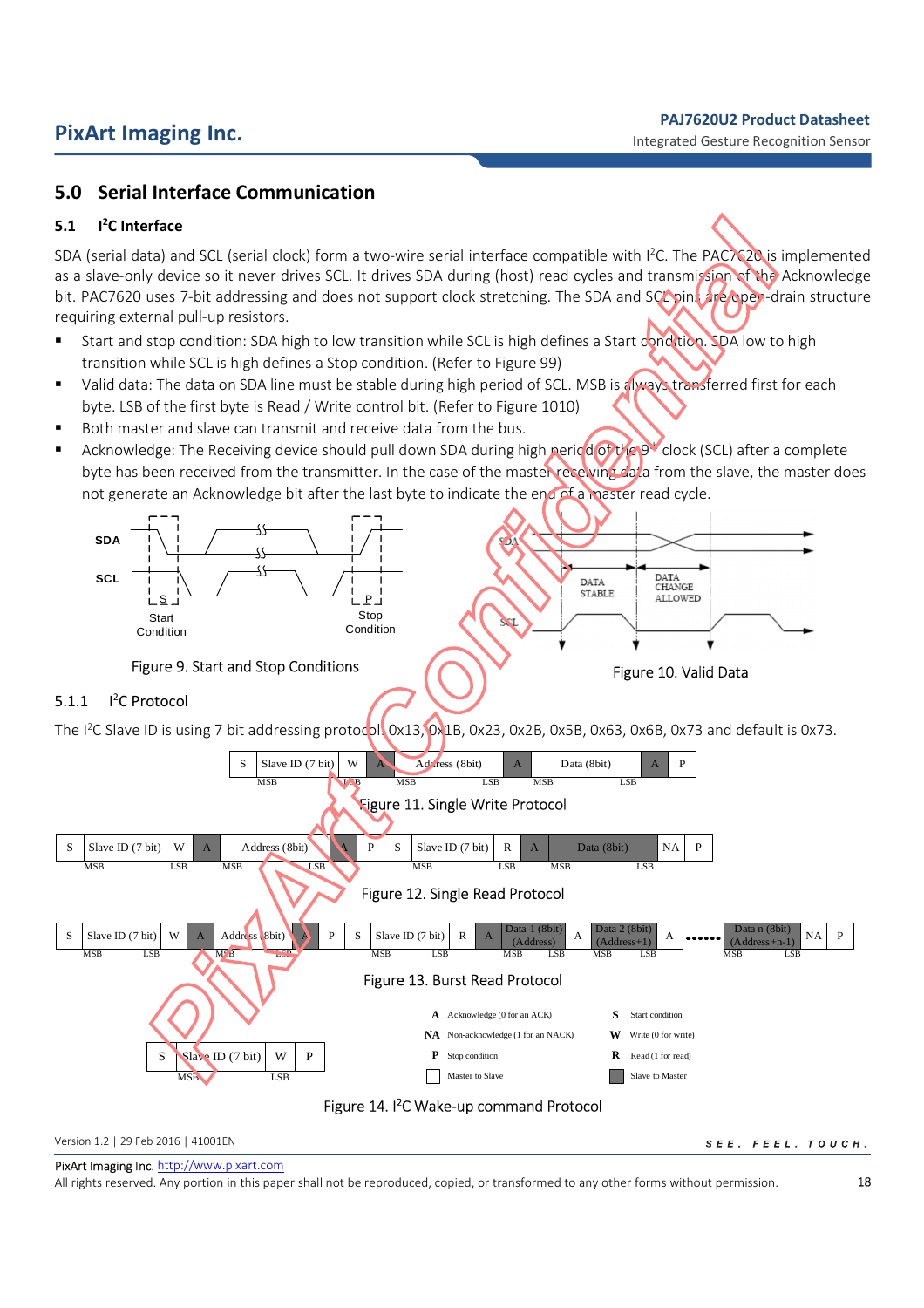# **PixArt Imaging Inc. PixArt Imaging Inc. PixArt Imaging Inc. PixArt Imaging Inc. PixArt PixArt Imaging Inc. PixArt PixArt Integrated Gesture Recognition Sensor**

### $5.1.2$ <sup>2</sup>C Timing Parameter

|                                                                 |                      |          | <b>STANDARD MODE</b> | <b>FAST MODE</b> |      |             |
|-----------------------------------------------------------------|----------------------|----------|----------------------|------------------|------|-------------|
| <b>Parameter</b>                                                | <b>Symbol</b>        | Min.     | Max.                 | Min.             | Max. | <b>Unit</b> |
| SCL clock frequency.                                            | $f_{\rm scl}$        | 10       | 100                  | 10               | 100  | kHz         |
| Hold time for Start/Repeat Start.                               |                      |          |                      |                  |      |             |
| After this period, the first clock pulse is generated.          | $t_{HD,STA}$         | 4        |                      | 0.6              |      | μs          |
| Set-up time for a repeated Start.                               | t <sub>su.Sta</sub>  | 4.7      |                      | 0.6              |      | μs          |
| Low period of SCL clock.                                        | $t_{\text{low}}$     | 4.7      |                      | 13               |      | μs          |
| High period of SCL clock.                                       | $t_{\rm HIGH}$       | 4        |                      | 0.6              |      | μs          |
| Data hold time.                                                 | t <sub>HD.DAT</sub>  | $\Omega$ |                      |                  |      | μs          |
| Data set-up time.                                               | L <sub>SU</sub> .DAT | 250      |                      | 100              |      | ns          |
| Rise time of both SDA and SCL signals.                          | $t_{r}$              |          | 1000                 |                  | 300  | ns          |
| Fall time of both SDA and SCL signals.                          | tŧ                   |          | 300                  |                  | 300  | ns          |
| Set-up time for STOP condition.                                 | t <sub>SUSTO</sub>   | 4        |                      | 0.6              |      | μs          |
| Bus free time between a STOP and START.                         | $t_{\text{RUF}}$     | 4.7      |                      | 1.3              |      | μs          |
| Nota: Maximum current is $EmA$ and canacitance load spec -100pE |                      |          |                      |                  |      |             |

**Note:** Maximum current is 5mA and capacitance load spec. =100pF



Version 1.2 | 29 Feb 2016 | 41001EN

SEE. FEEL. TOUCH.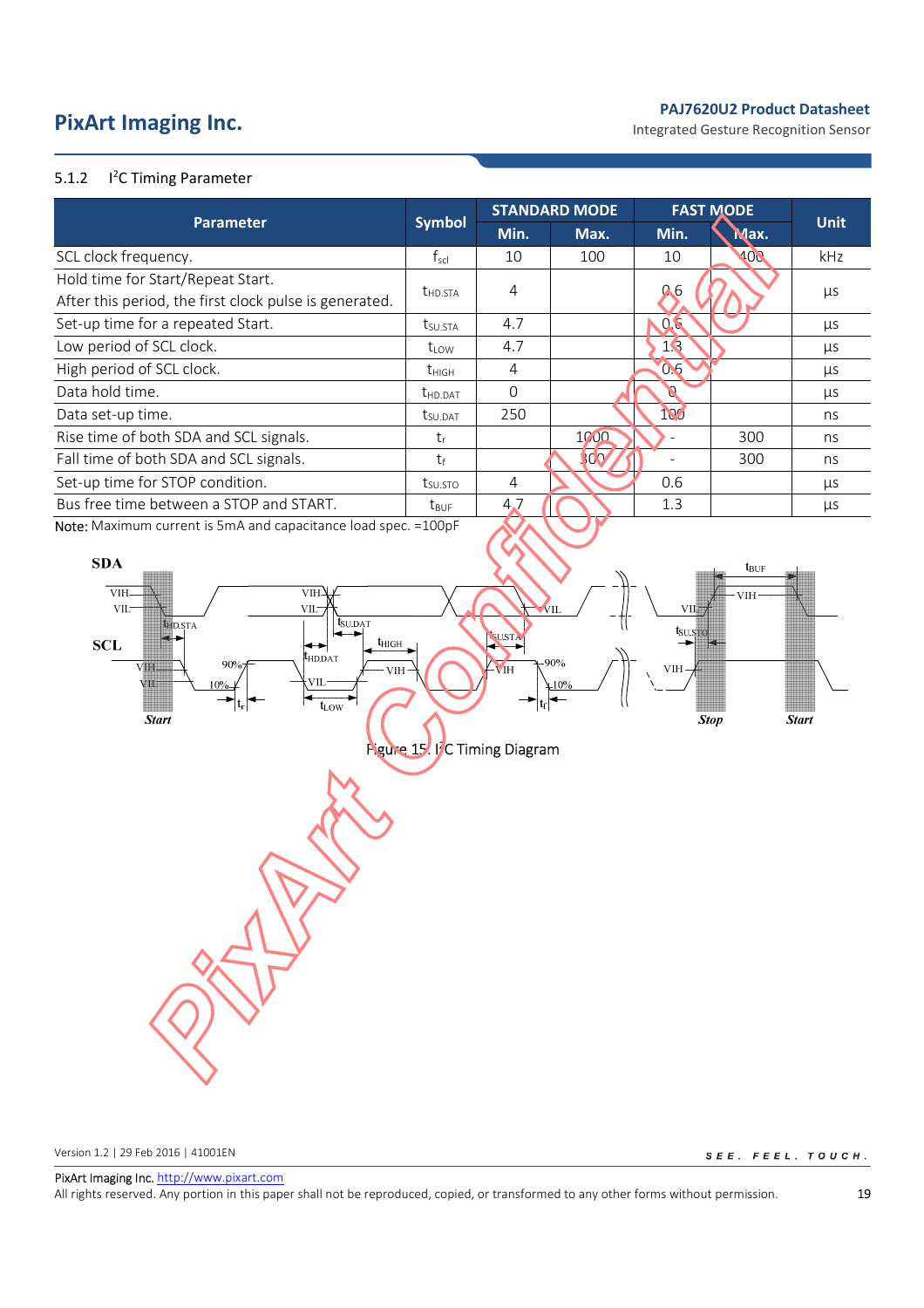# **PixArt Imaging Inc. PixArt Imaging Inc. PRITE Integrated Gesture Recognition Sensor**



Version 1.2 | 29 Feb 2016 | 41001EN

SEE. FEEL. TOUCH.

PixArt Imaging Inc. http://www.pixart.com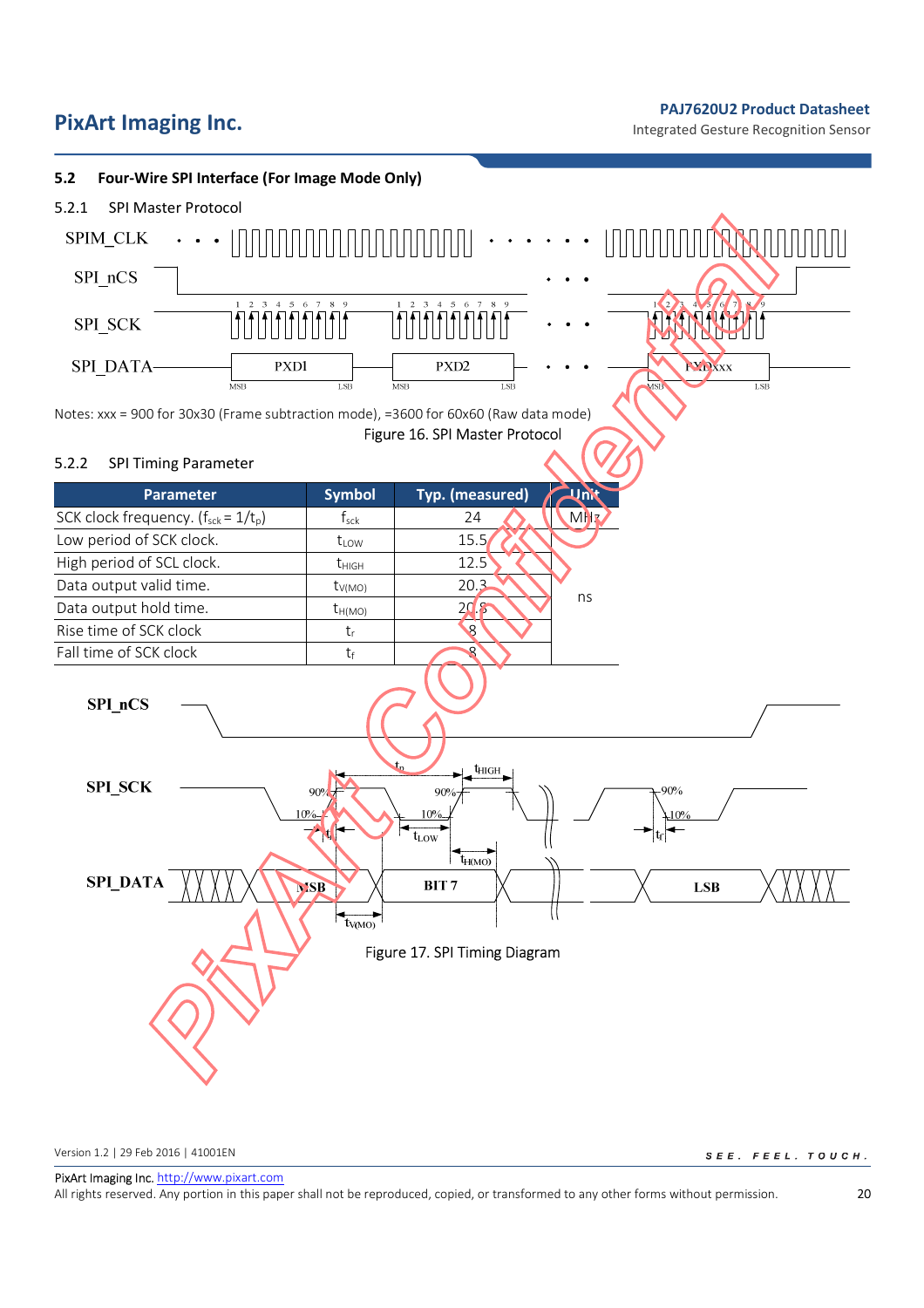# **PixArt Imaging Inc. PixArt Imaging Inc. PRITE Imaging Inc. PRITE Integrated Gesture Recognition Sensor**

## **6.0 Operation Principles**

## **6.1 Gesture mode**

## 6.1.1 Module Orientation

The sensor module package should be placed in the correct orientation to have the gesture direction as per 錯誤! 找不到 參照來源。18.

Up

Left Right

Down



## Figure 18. Module Orientation of PAJ7620U2 (Front View)

If the sensor module package is rotated to a different angle, the direction of gesture detection interrupt flag mask (Register Bank 0, ADDR 0x41) and gesture detection interrupt flag (Register Bank 0, ADDR 0x43) needs to be re-mapped.

| <b>Bank</b>    | <b>Address</b> | <b>Register Name</b> | Default Value WW Description |                                                               |
|----------------|----------------|----------------------|------------------------------|---------------------------------------------------------------|
|                |                |                      |                              | Interrupt flag mask control.<br>Bit[7] Counter-Clockwise Mask |
|                |                |                      |                              |                                                               |
|                |                |                      |                              | Bit[6]Clockwise Mask                                          |
|                |                |                      |                              | Bit[5]Backward Mask                                           |
| $\mathbf 0$    | 0x41           | $R_lnt_1_F$          | R/W<br>$0$ <sub>xFF</sub>    | Bit[4]Forward Mask                                            |
|                |                |                      |                              | Bit[3]Up Mask                                                 |
|                |                |                      |                              | Bit[2]Down Mask                                               |
|                |                |                      |                              | Bit[1]Right Mask                                              |
|                |                |                      |                              | Bit[0]Left Mask                                               |
|                |                |                      |                              | Interrupt flag.                                               |
|                |                |                      |                              | Bit[7] Counter-Clockwise                                      |
|                |                |                      |                              | Bit[6]Clockwise                                               |
|                |                |                      |                              | Bit[5]Backward                                                |
| $\overline{0}$ | 0x43           | IntFlag_1            | 0x00<br>R/W                  | Bit[4]Forward                                                 |
|                |                |                      |                              | Bit[3]Up                                                      |
|                |                |                      |                              | Bit[2]Down                                                    |
|                |                |                      |                              | Bit[1]Right                                                   |
|                |                |                      |                              | Bit[0]Left                                                    |
|                |                |                      |                              |                                                               |

## 6.1.2 Power-On Sequence

In the power-on sequence, The V<sub>BUS</sub> Must be power on before V<sub>DD</sub>. After power on, wait T<sub>1</sub> µs for PAJ7620U2 to stabilize and then write slave ID (0x73) to process I<sup>2</sup>C wake-up (Refer to topic "I<sup>2</sup>C Interface"). After T<sub>2</sub> µs, write the initial settings and the different modes settings to PAJ7620U2. Lastly, enable PAJ7620U2 by writing Register Bank1, Addr0x72 with 0x01. The gesture data can now be accessed through the I<sup>2</sup>C bus.

SEE. FEEL. TOUCH.

PixArt Imaging Inc. http://www.pixart.com

Version 1.2 | 29 Feb 2016 | 41001EN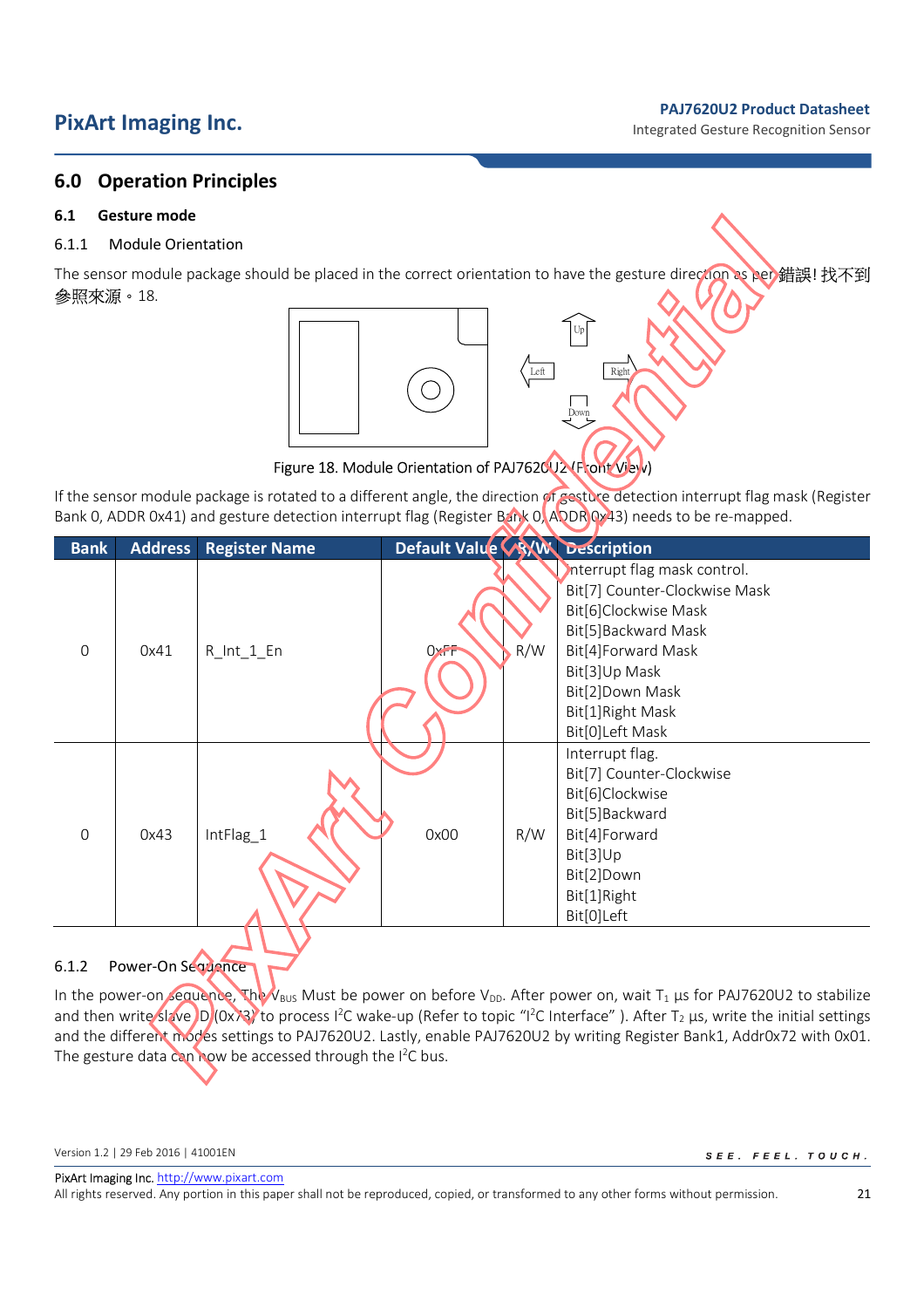Integrated Gesture Recognition Sensor



When in operation state, the gesture update rate is 120Hz for Normal Mode and 240Hz for Gaming Mode respectively. The gesture result can be accessed by interrupt mechanism or continuous polling the gesture detection interrupt flag (Register Bank 0, Addr0x43).



Version 1.2 | 29 Feb 2016 | 41001EN

SEE. FEEL. TOUCH.

PixArt Imaging Inc. http://www.pixart.com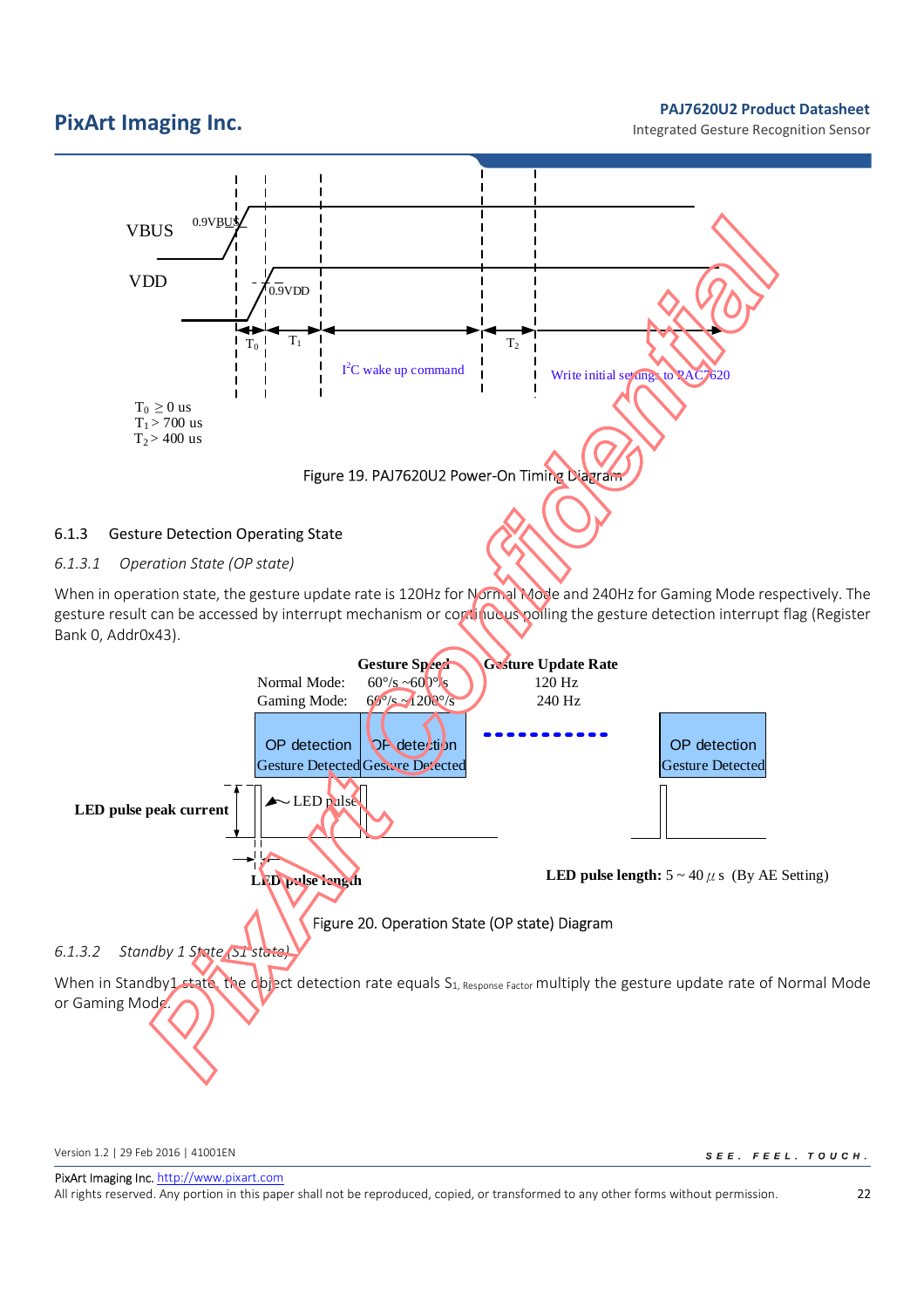# **PixArt Imaging Inc. Product Datasheet PixArt Imaging Inc. Product Datasheet Product Datasheet Product Datasheet Product Datasheet Product Datasheet Product Datasheet Product Datasheet Product Datasheet**



## *6.1.3.4 Suspend State (SUS state)*

To enter the suspend state, first disable the PAC7620 by writing Register Bank 1, ADDR 0x72 with 0x00 then process the I<sup>2</sup>C suspend command by writing Register Bank 0, ADDR 0x03 with 0x01.

To exit the suspend state, first process the  $1^2C$  wake-up command by writing the slave ID (Refer to topic " $1^2C$  Bus Timing Characteristics and Protocol") then enable the PAC7620 by writing Register Bank 1, ADDR 0x72 with 0x01.

Version 1.2 | 29 Feb 2016 | 41001EN

SEE. FEEL. TOUCH.

PixArt Imaging Inc. http://www.pixart.com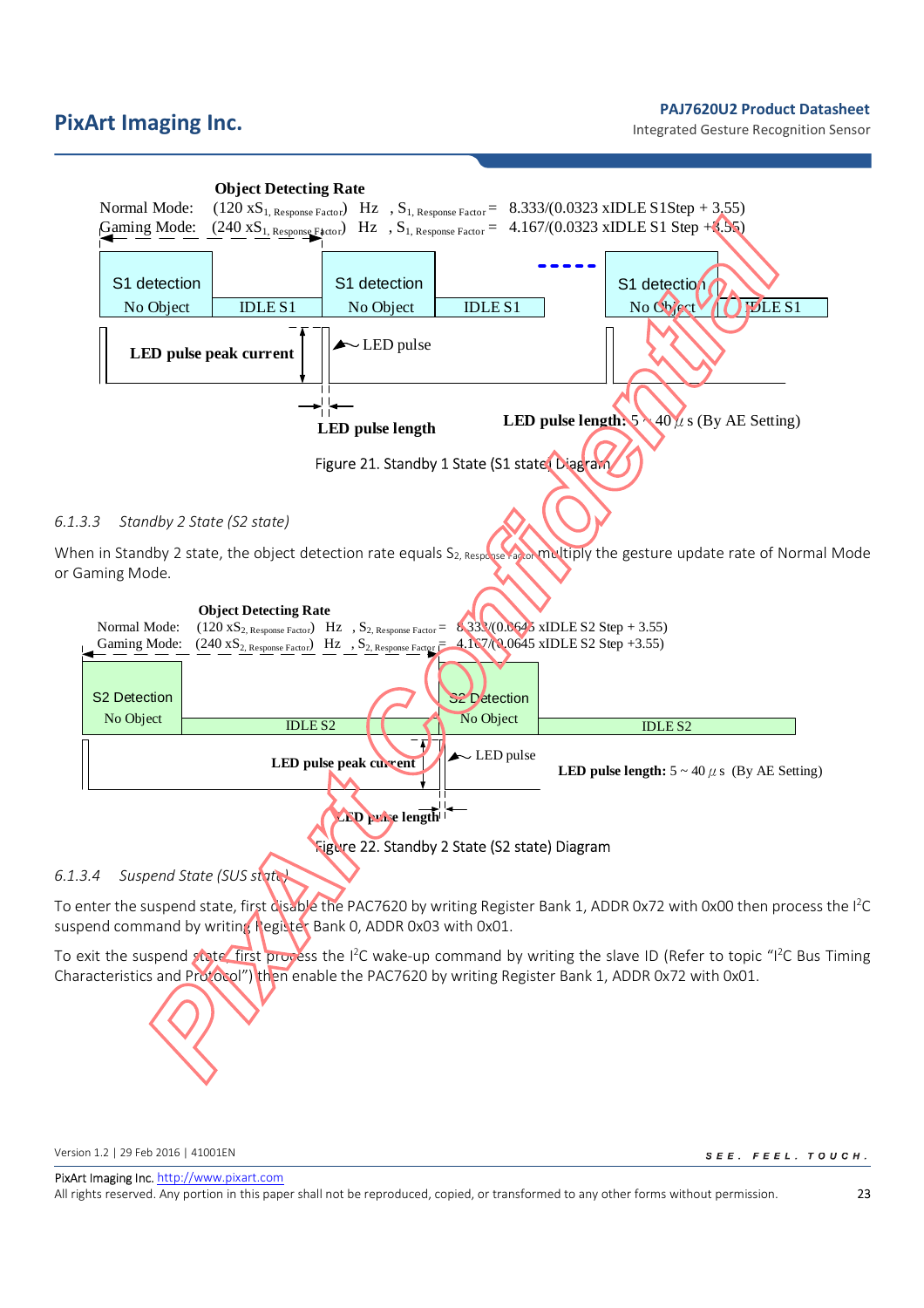Integrated Gesture Recognition Sensor



Version 1.2 | 29 Feb 2016 | 41001EN

SEE. FEEL. TOUCH.

PixArt Imaging Inc. http://www.pixart.com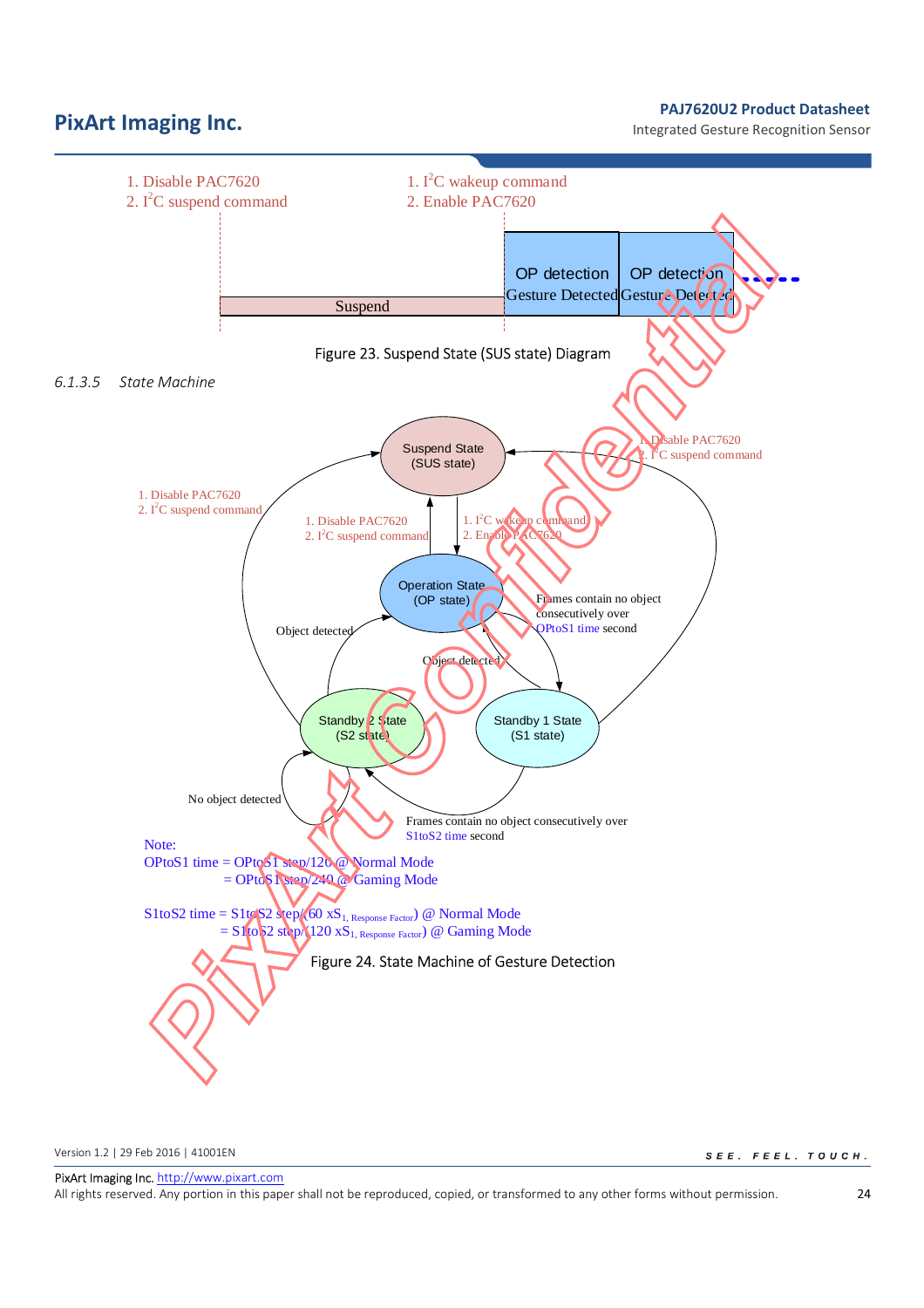# **PixArt Imaging Inc. Product Datasheet PRITE IMAGES PRITE INC. PRITE INC. PRITE INC. PRITE INC. PRITE INC. PRITE INC. PRITE INC. PRITE INC. PRITE INC. PRITE INC. PRITE INC. PRITE INC. PRITE IN**

## **6.2 Image mode**

6.2.1 Output Image Timing





To enter the suspend state, first disable the SPI output by writing Register Bank 1, ADDR 0x7E with 0x00. Second, disable the PAC7620 by writing Register Bank 1, ADDR 0x72 with 0x00 then process the I<sup>2</sup>C suspend command by writing Register Bank 0, ADDR 0x03 with 0x00.

To exit the suspend state, first process the I<sup>2</sup>C wake-up command by writing the slave ID (Refer to topic "I<sup>2</sup>C Interface"). Second, enable the PAC7620 by writing Register Bank 1, ADDR 0x72 with 0x01 then enable the SPI output by writing Register Bank 1, ADDR 0x7E with 0x01.

SEE. FEEL. TOUCH.

PixArt Imaging Inc. http://www.pixart.com

Version 1.2 | 29 Feb 2016 | 41001EN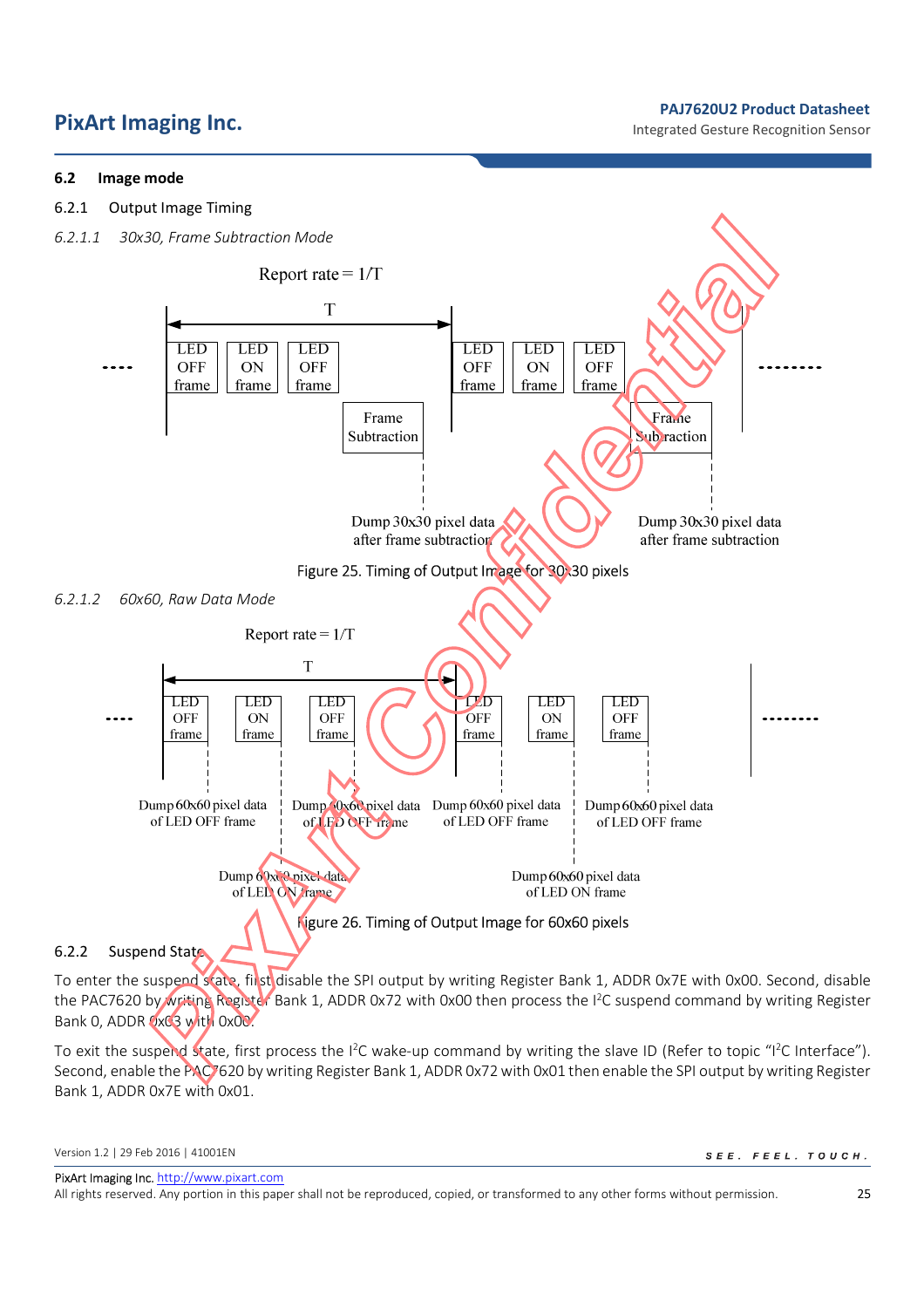**PixArt Imaging Inc. PixArt Imaging Inc. PRITE Imaging Inc. PRITE Integrated Gesture Recognition Sensor** 

Integrated Gesture Recognition Sensor



Version 1.2 | 29 Feb 2016 | 41001EN

SEE. FEEL. TOUCH.

PixArt Imaging Inc. http://www.pixart.com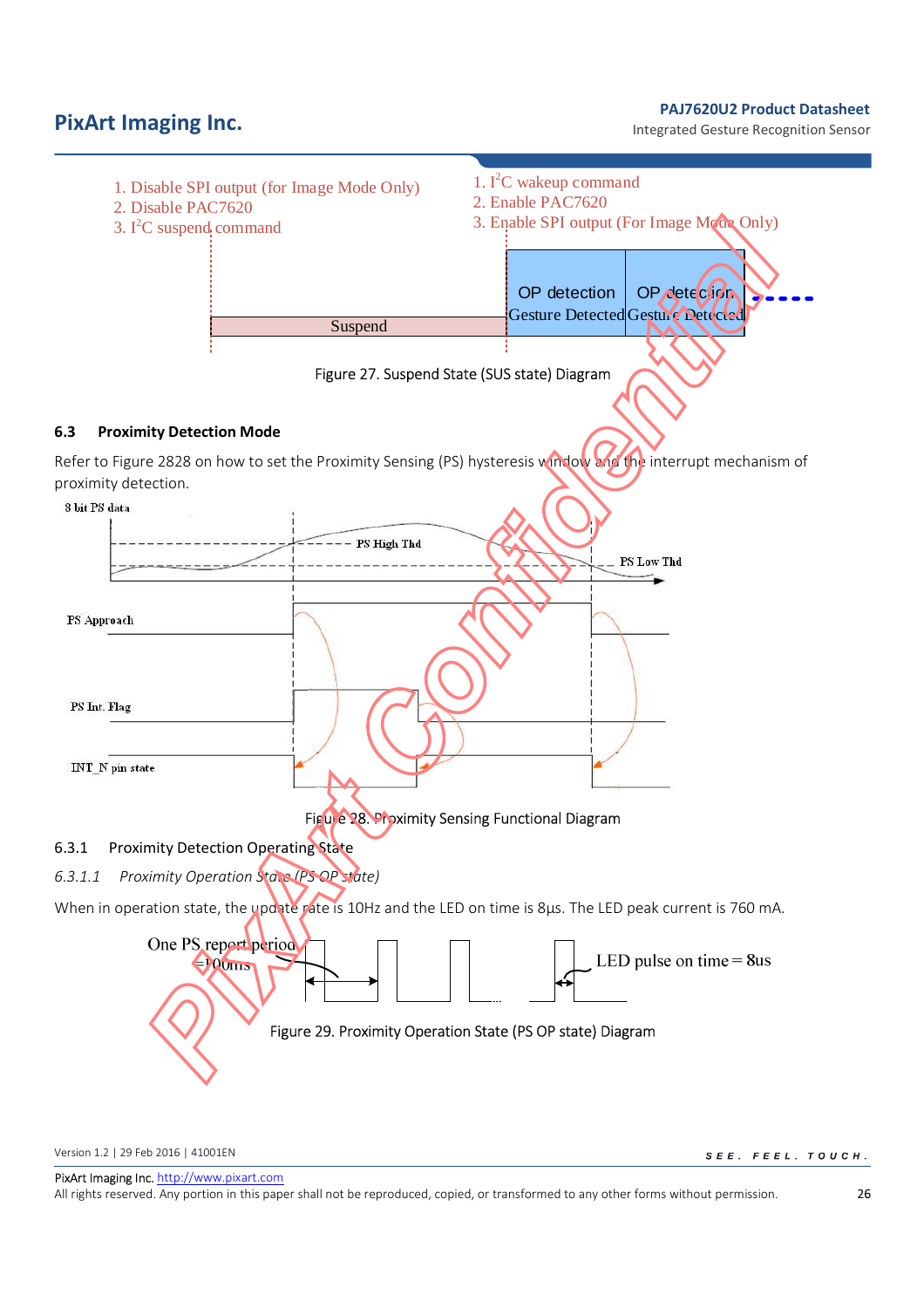# **PixArt Imaging Inc. PixArt Imaging Inc. PixArt Imaging Inc. PRITE INCESS**

Integrated Gesture Recognition Sensor



Version 1.2 | 29 Feb 2016 | 41001EN

SEE. FEEL. TOUCH.

PixArt Imaging Inc. http://www.pixart.com